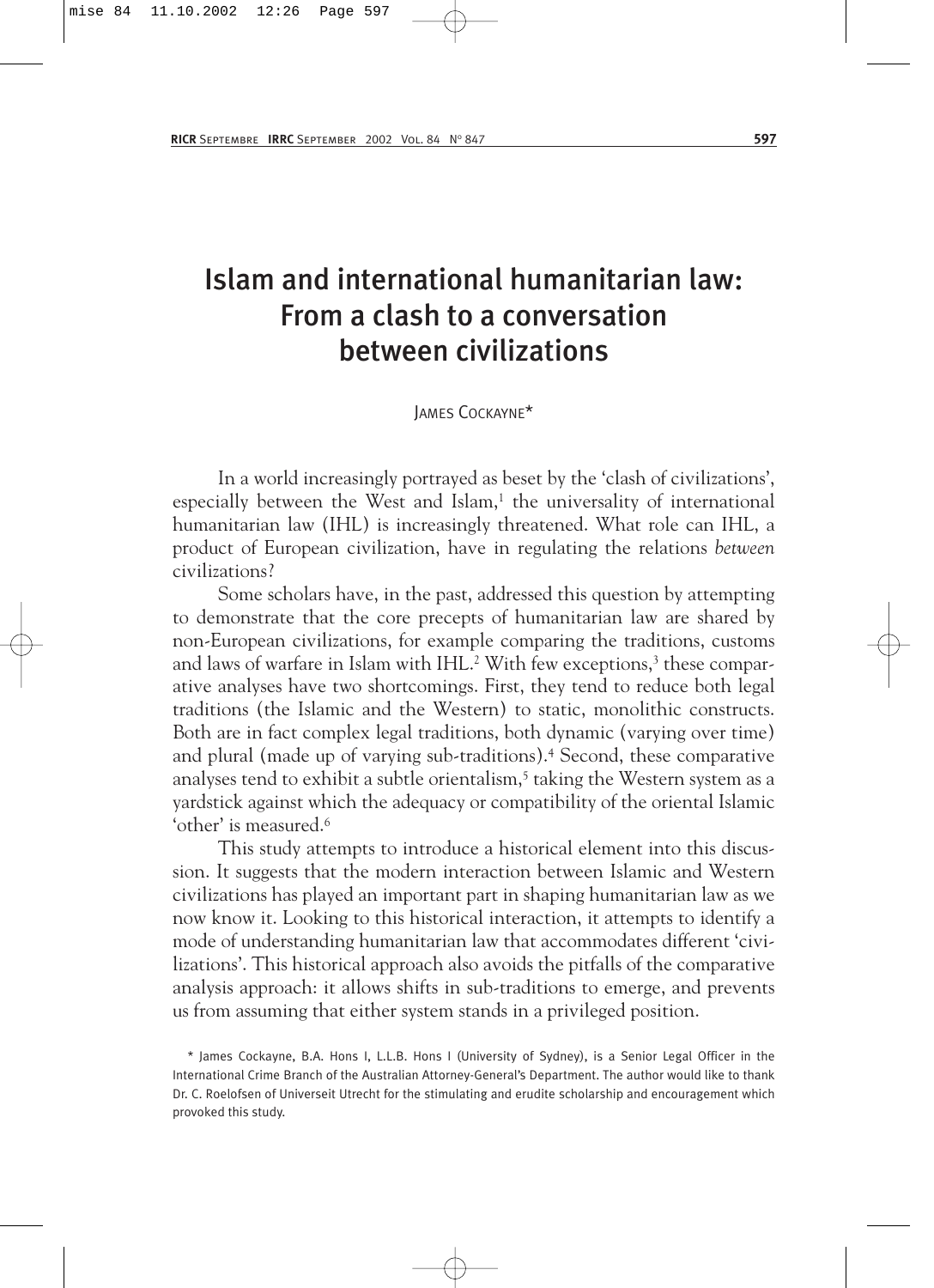The innovative influence of Islam on European laws and customs of war stretches back at least as far as the Crusades.7 Delivering a course at the Hague Academy of International Law in 1926, Baron de Taube speculated that the modern public international law of declarations of war was a direct descendant of Islamic doctrine, having passed into chivalric codes during the Crusades, through the Christian church and

1 See, for example, Samuel P. Huntington, "The clash of civilizations?", *Foreign Affairs*, Vol. 72, No. 3, Summer 1993, p. 22. Compare Leon T. Hadar, "What green peril?", *Foreign Affairs*, Vol. 72, No. 2, Spring 1993, p. 27; contrast Judith Miller, "The challenge of radical Islam", *Foreign Affairs*, Vol. 72, No. 2, Spring 1993, p. 43.

2 See, for example, M. K. Ereksoussi, "Le Coran et les Conventions humanitaires", *Revue internationale de la Croix-Rouge*, No. 503, November 1960, pp. 641-650; Sobhi Mahmassani, "The principles of international law in the light of Islamic doctrine", *Recueil des cours*, 1966-I, p. 201; R.C. Algase, "Protection of civilian lives in warfare: A comparison between Islamic law and modern international law concerning the conduct of hostilities", *Military Law and Law of War Review*, 1977, p. 246; Yadh ben Achour, "Islam et droit international humanitaire", *Revue internationale de la Croix-Rouge*, No. 722, March-April 1980, p. 59; Hamid Sultan, "La conception islamique" in *Les dimensions internationales du droit humanitaire*, Pedone, UNESCO, Paris, and Institut Henry Dunant, Geneva, 1986, pp. 47-60; Said El-Dakkak, "Le droit international humanitaire entre la conception islamique et le droit international positif ", *Revue internationale de la Croix-Rouge*, No. 782, March-April 1990, p. 111; J. Busuttil, "'*Slay them wherever you find them*': Humanitarian law in Islam", *Revue de droit militaire et de droit de la guerre*, Vol. 30, 1991, pp. 111-145; Mohammed Bedjaoui, "The Gulf War of 1980-1988 and the Islamic conception of international law" in Ige F. Dekker and Harry H.G. Post (eds), *The Gulf War of 1980-1988*, T.M.C. Asser Institute, The Hague, 1992, p. 282; Farhad Malekian, *The Concept of Islamic International Criminal Law: A Comparative Study,* Kluwer Academic, Norwell, MA, 1994; K. Bennoune, "As-Salamu 'Alaykum? Humanitarian law in Islamic jurisprudence", *Massachussets Journal of IL*, 1994, pp. 605-643; Ameur Zemmali, *Combattants et prisonniers de guerre en droit islamique et en droit international humanitaire*, Éditions A. Pedone, Paris, 1997. Other useful expositions of classical Islamic warfare doctrine can be found in Majid Khadduri, *The Islamic Law of Nations*, *Shaybani's Siyar* , The John Hopkins Press, Baltimore, 1966; Majid Khadduri, *War and Peace in the Law of Islam*, Johns Hopkins University Press, Baltimore, 1984; James Turner Johnson and John Kelsay (eds), *Cross, Crescent, and Sword: The Justification and Limitation of War in Western and Islamic Tradition*, Greenwood Press, Westport, CT, 1990; Edward J. Jurji, "The Islamic theory of war", *Moslem World*, Vol. 30, 1940, pp. 332-342; R. Peters (trans. and annot.), *Jihad in Mediaeval and Modern Islam: The chapter on jihad from Averroes' Legal Handbook 'Bidayat al Mudjtahid' and The Treatise 'Koran and Fighting' by the late Shaykh Al-Azhar, Mahmud Shaltut*, E.J. Brill, Leiden, 1977; and G. Conrad, "Combat and prisoners of war in classical Islamic law: concepts formulated by Hanafi jurists of the 12th century", *Revue de droit pénal militaire et de droit de la guerre*, 1981, pp. 269-307.

3 Notably Bedjaoui, *op. cit*. (note 2).

4 On the notion of legal traditions see particularly H. Patrick Glenn, *Legal Traditions of the World*, Oxford University Press, Oxford, 2000.

5 On the concept of orientalism see Edward Said, *Orientalism*, Penguin Books, Harmondsworth, 1978.

6 See ben Achour, *op. cit*. (note 2), p. 59.

7 See for example Marcel Boisard, "On the probable influence of Islam on western public and international law", *International Journal of Middle East Studies*, Vol. 11, 1980, pp. 429-50.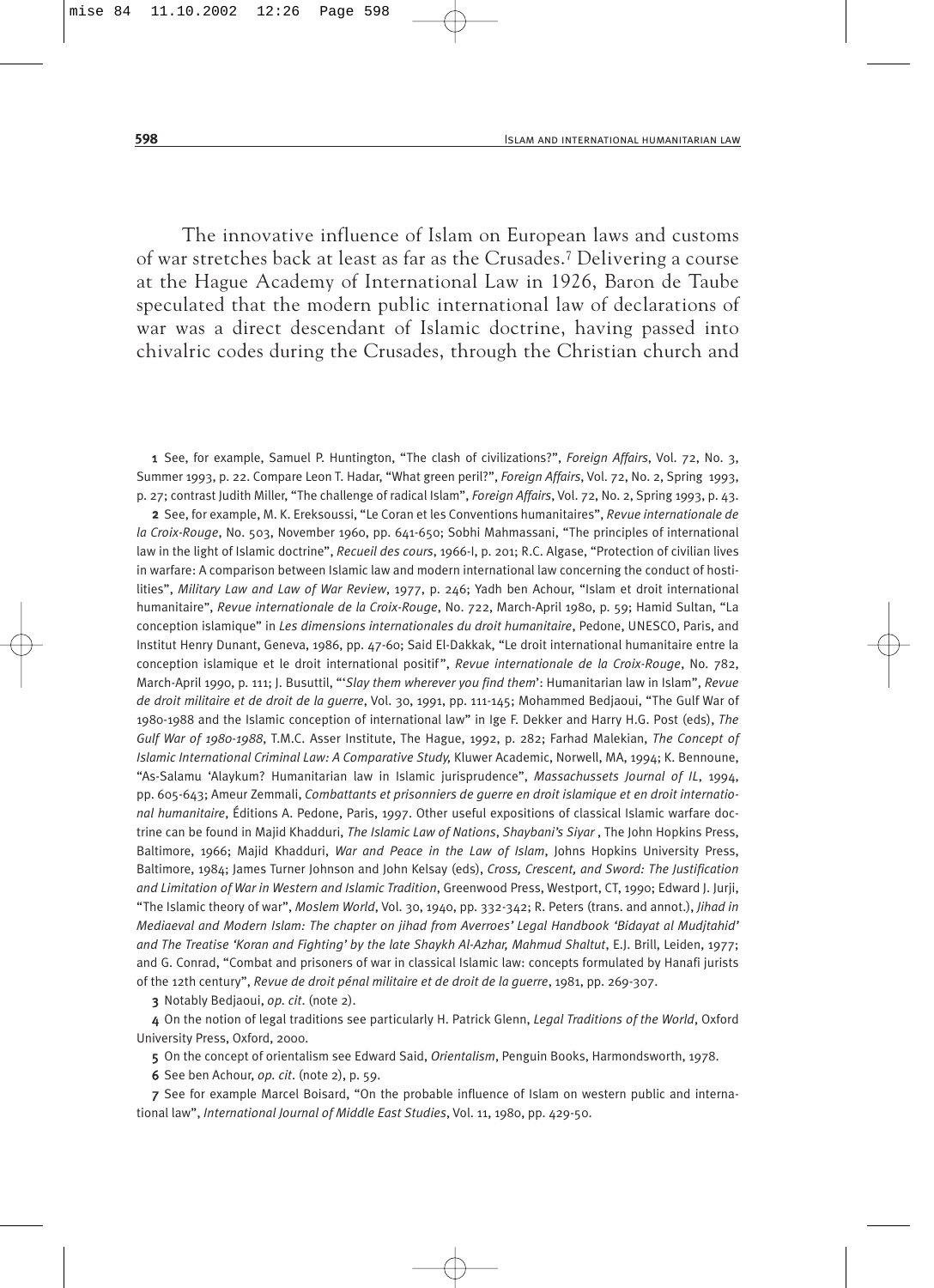on into the modern law of war.8 Christopher Weeramantry has also offered evidence of the influence of Islamic doctrine in the writings of Hugo Grotius on the law of combat.9

There has, however, been little analysis of the role of Islam in shaping the modern European law of war and its progeny — international humanitarian law. This paper attempts to fill that gap, examining the influence of Islam on IHL since the acceptance of the Ottoman Empire as a sovereign State within the European State system, usually identified with its accession to the Treaty of Paris in 1856.10

The study is necessarily limited in two important respects. First, it provides only an overview, a rough outline, of the historical interaction of Islam and international humanitarian law. Second, it deals primarily with the conduct of hostilities, and not their causes – the *jus in bello*, and not the *jus ad bellum*.

#### **1856 to 1899: the Islamic 'other' and the emergence of international humanitarian law**

Islam and Islamic players are widely — but incorrectly — assumed to have had an insignificant role in the early development of international humanitarian law. From the entry of the Ottoman Empire into the European States' legal system in 1856 until the first Hague Peace Conference in 1899, Islamic players assumed only a minor role in the burgeoning development of the public international law of warfare. On close inspection, that role is revealed as highly significant in both the internationalization and humanization of the European law of war. As this section of the study demonstrates, Islam at first represented a critical oriental 'other' against which the emerging modernist law of war delineated itself. Because of its own universalist and humanist tendencies this law was, however, forced to accommodate subjects from different cultural-legal systems and consequently to abandon its

8 Baron Michel de Taube, "Études sur le développement historique du droit international dans l'Europe orientale" in *Recueil des Cours*, 1926-I, p. 341, pp. 393-394. See also *1907 Hague Convention Relative to the Opening of Hostilities*, Oct. 18, 1907, 36 Stat. 2259, 2271 (pt. 2) TS No. 538, 1 Bevans 619. Said El-Dakkak, in contrast, states that "*la conception islamique ne pose pas comme condition l'existence d'une guerre au sens traditionnel du terme, c'est-à-dire, selon une conception qui implique, outre l'existence de faits d'armes, l'exigence de la déclaration de guerre entre deux ou plusieurs Parties*." See El-Dakkak, *op. cit*. (note 2), p. 112.

9 Christopher G. Weeramantry, *Islamic Jurisprudence: An International Perspective*, Macmillan, Houndmills, 1988, pp. 149-158.

10 *Declaration Respecting Maritime Law*, Paris, 16 April 1856.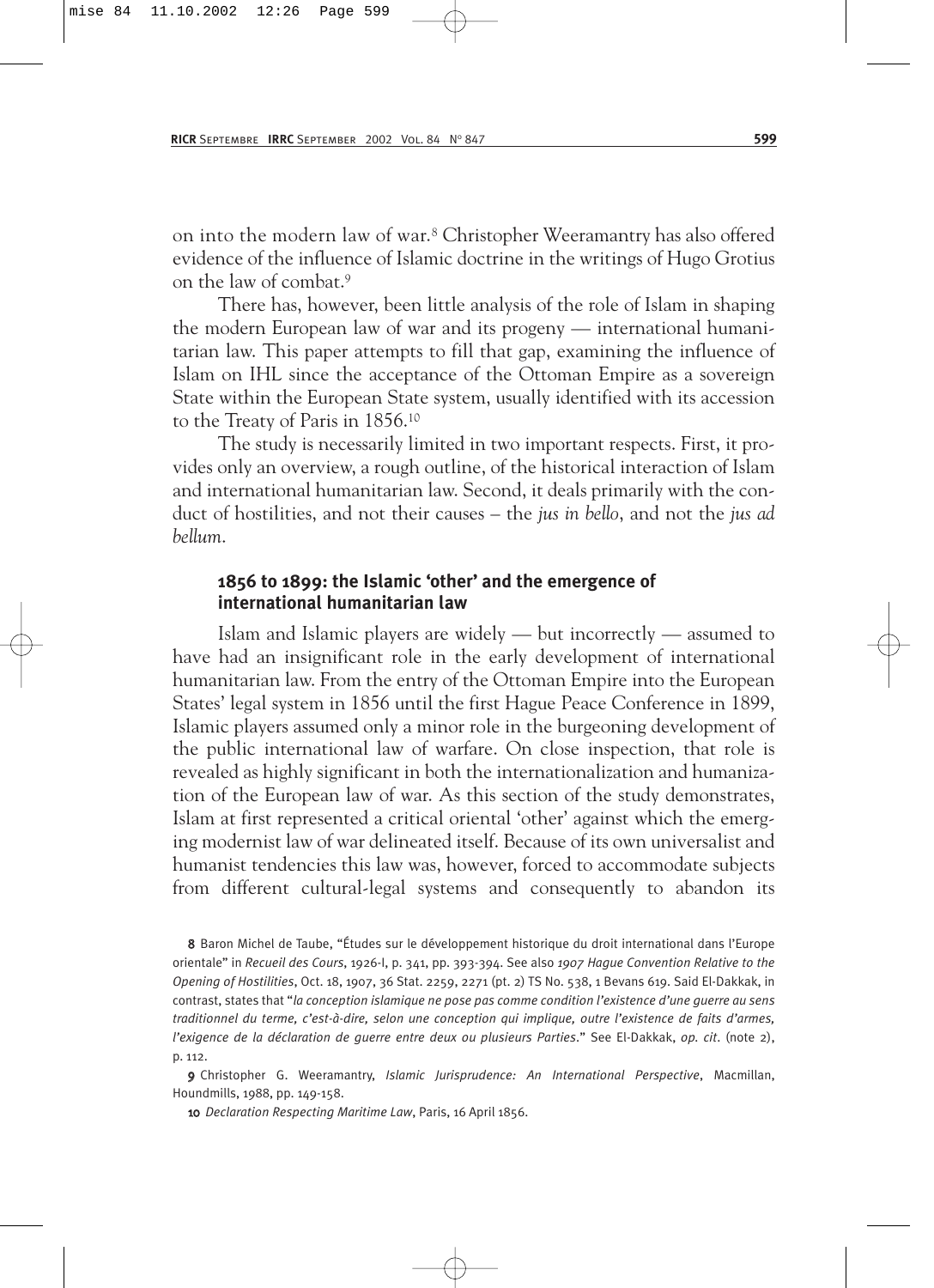Christian roots. Islam thus prompted the definition of international humanitarian law in secular, universalist terms.

IHL as we now know it differs greatly from the European law of war as it was in 1856, an artefact of the law of nations of the *respublica christiana*, embedded in the notion of a shared, pan-European Christian culture.<sup>11</sup> The European international law of war prior to 1856 largely treated those outside the European State system — notably American Indians and Muslims — as passive objects of the law, rather than as active subjects. The lesser protection offered to Muslims was exemplified by the crusade doctrine within the *jus ad bellum*, which legitimized war against Islam as 'just war', a manifestation of God's disapproving judgment.12 The humanist trend of Europe's early Renaissance began to erode this asymmetry. Vittoria, while not countenancing the assimilation of treatment of Christian and Muslim men, the latter being infidel, suggested that it was unlawful to kill Muslim children (who are innocent) and women (who are presumed innocent).13 Henry Dunant's insistence at Solferino in 1859, however, that the humanitarian assistance he and others spontaneously organized to relieve the suffering of soldiers should be offered to "Frenchmen and Arabs, Germans and Slavs" alike was, however, fundamentally different.<sup>14</sup>

What motivated Dunant's humanitarian response? Undoubtedly, Dunant was himself driven by a basic internationalism. What is often overlooked, though, is the extent to which his internationalism was coloured by a Christian ethic. The first steps towards a humanist international law limiting the conduct of war were explicitly framed in terms of "Christian charity".15 Prior to founding the Red Cross movement, Dunant had founded an internationalist organization called the *Alliance universelle des Unions chrétiennes de jeunes gens* (Christian Unions), the purpose of which was to organize Christian youth on an international scale to perform works of Christian charity.16 Similarly, while Dunant's primary purpose in travelling to Solferino

11 See for example Ahmed Rechid, "L'Islam et le droit des gens", *Recueil des Cours*, 1937-II, p. 371, pp. 378-380.

12 See Johnson and Kelsay, *op. cit*. (note 2); see also de Taube, *op. cit*. (note 8), pp. 387-390.

13 F. Vittoria, "The second relection on the Indians, or on the law of war made by the Spaniards on the barbarians" in A. Carnegie (ed.), *De Indis et de iure belli relectiones* (trans. J.P. Bate), New York, 1917, p. 179 (36).

14 H. Dunant, *A Memory of Solferino*, ICRC, 1986 (first published in French in 1882), excerpted in Pierre Boissier, *Histoire du Comité International de la Croix-Rouge: De Solferino à Tsushima*, Henry Dunant Institute, Geneva, 1978, p. 35. See also *ibid*., p. 213, on the differing approaches to the European and Ottoman powers in the provision of medical assistance during the Crimean War.

15 *Ibid*.

16 *Ibid*., pp. 11-12. See also ICRC, *La guerre et la charité*, ICRC, Geneva, 1866.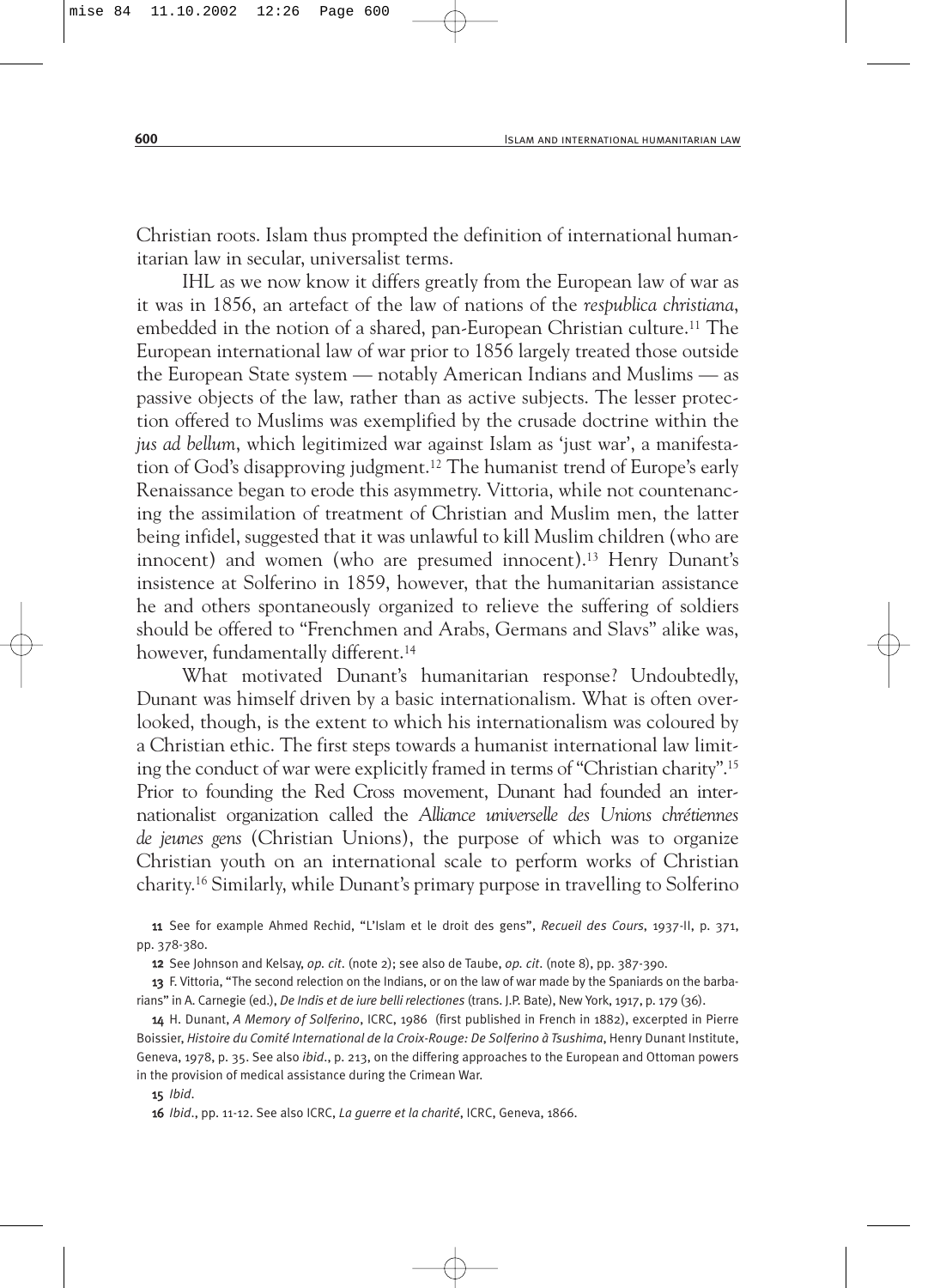was to meet with Napoleon III to receive his authorization for a speculative business venture in Algeria, he was also propelled by an intention to deliver to the Emperor a manuscript he had written, entitled *L'Empire de Charlemagne rétabli ou Le Saint-Empire Romain reconstitué par Sa Majesté l'Empereur Napoléon III*. <sup>17</sup> The common thread between the humanitarian movement born at Solferino and Dunant's vision of a reinstated pan-European Christian empire under Napoleon III's leadership was Dunant's faith in the application at the international level of an "*esprit du christianisme*".18 The Red Cross was not, in Dunant's conception, a purely secular organization, but an international body of 'Samaritans'19 in the best tradition of Christian charity, tending to the wounded, sick and vulnerable. Such an essentially Christian enterprise could not, it would seem, easily accommodate Islamic participants or values.

If we look closely, however, we find Islamic roots subtly intertwined with these Christian roots from the very beginning. Boissier's account of the Battle of Solferino in his *History of the International Committee of the Red Cross* encapsulates the subconscious contrasting of the Christian humanitarian movement with an Islamic 'other'. Boissier hints that the terrible casualties at Solferino which prompted Dunant's humanitarian response were the result of the refusal by Islamic troops, fighting for Napoleon III, to give their Austrian adversaries quarter, despite the Austrian commander's appeal for respect for the "*droit des gens*".20 Other sources suggest that the casualties resulted from the unexpected French tactics of shelling the Austrian reserve lines.<sup>21</sup> Whatever the truth, Boissier's account points to an early and fundamental distinction between Islamic 'barbarism' and Christian 'charity'.

Islamic players were confined to this passive role of 'other', against which the international humanitarian law movement contrasted and defined itself, for some time. No Islamic States were present at the Conference held in Geneva in 1863 which gave birth to the Red Cross Committee. Turkey did, however, ratify the 1864 Geneva Convention in 1865.22 Persia followed in 1874,23 the same year that Turkey was present at

- 20 Boissier, *op. cit*. (note 14), pp. 24-25.
- 21 See, for example, Deming, *op. cit*. (note 17), p. 7.

<sup>17</sup> See Richard Deming, *Heroes of the International Red Cross*, ICRC, New York, 1969, pp. 5, 8-10, 14.

<sup>18</sup> Dunant writing in *Notice sur la Régence de Tunis* (1858), quoted in Boissier, *op. cit*. (note 14), p. 17.

<sup>19</sup> Dunant writing in *La guerre et la charité*, *op. cit*. (note 16).

<sup>22</sup> *Convention for the Amelioration of the Condition of the Wounded in Armies in the Field*, Geneva, 22 August 1864. Turkey ratified the Convention on 5 July 1865.

<sup>23</sup> On 5 December 1874.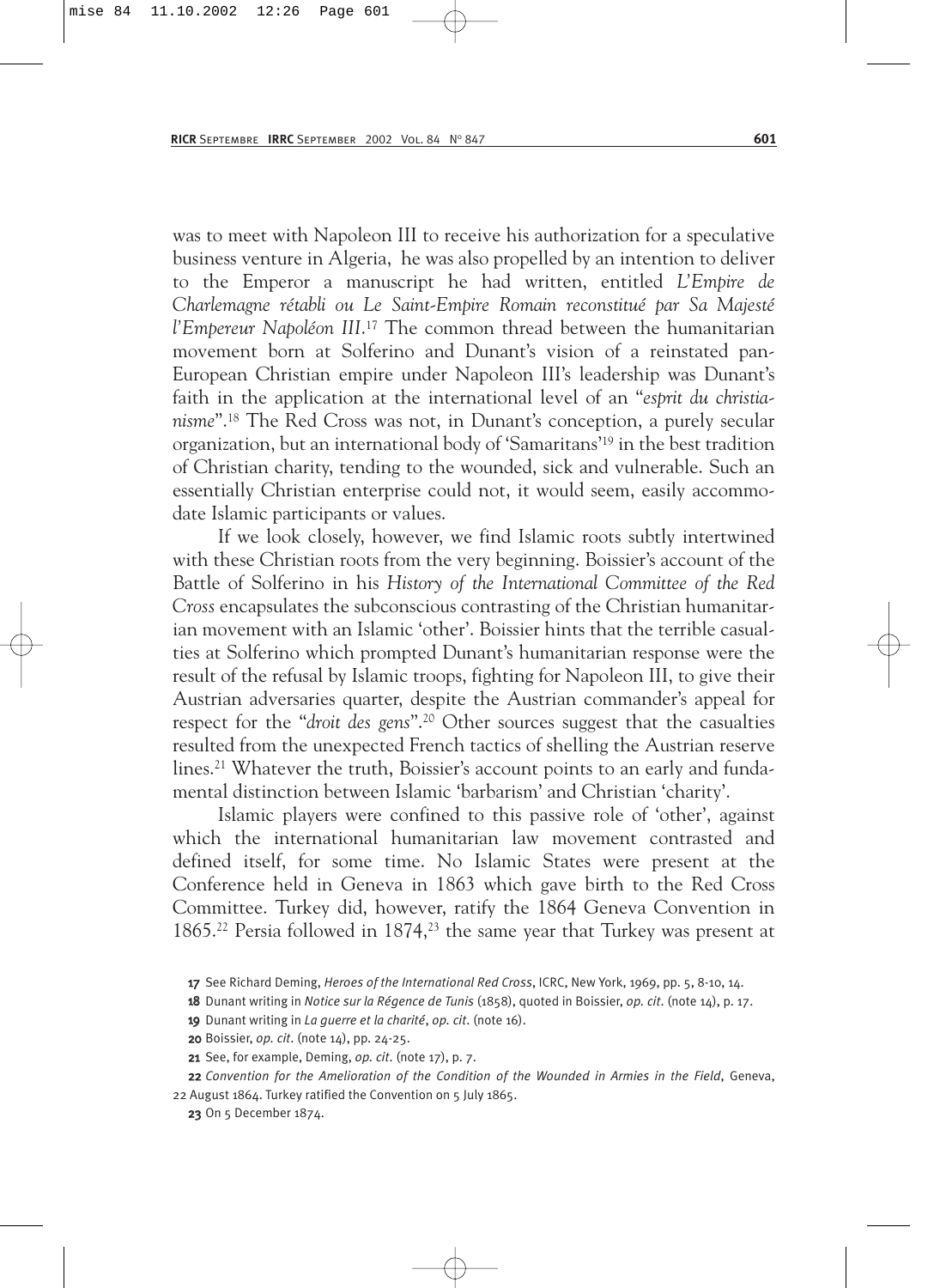the Brussels Conference which was extremely significant in the codification of the laws and customs of war. In 1868, Turkey took part in both the Conference revising the Geneva Convention<sup>24</sup> and the St Petersburg Conference,<sup>25</sup> which famously defined the parameters of the humanitarian law of war by declaring "[t]hat the only legitimate object which States should endeavour to accomplish during war is to weaken the military forces of the enemy".26 In all these fora, though, Islamic participants played only minor roles. Moreover, what contribution they made was framed not in any Islamic discourse, but in the discourse of the European State system. Islamic players and Islamic rhetoric wielded little power or influence within this system, and correspondingly little power in the development of international humanitarian law.

The very possibility of achieving effective participation by Islamic players within the new IHL framework was doubted by many of the European powers. The French representative in Constantinople, Jägerschmidt, wrote to the Red Cross International Committee on 15 March 1868, explaining why he saw little prospect of successfully establishing a National Red Cross Society in Turkey:

"*On a, dans toute affaire, à lutter à Constantinople contre une force d'inertie dont rien ne peut donner l'idée; et il faudrait des efforts inouïs pour obtenir la formation sur le papier d'un comité qui ne fonctionnerait jamais et dont les Turcs ne comprendront jamais l'utilité, eux qui ramènent tout à la Providence et n'admettent pas qu'on cherche à se soustraire à ses décrets. Je sais toute la peine que nous avons eue à obtenir de la sorte qu'elle adhérât à la Convention de 1864, à laquelle elle ne comprenait absolument rien; elle a fini par se rendre lorsqu'on lui a expliqué qu'il ne s'agissait que d'apposer sa signature, pour faire comme tout le monde, au bas d'un acte d'accession qu'on lui a présenté et qui ne devait l'engager en rien*."27

Jägerschmidt's comments indicate a belief not only that active participation in IHL mechanisms was beyond the capacities of the Turkish State, the sick man of Europe, but also that the new IHL approach was beyond Turkish comprehension. In effect, the belief was that Christian charity was

<sup>24</sup> Turkey was one of the original signatories to the *Additional Articles relating to the Condition of the Wounded in War*, Geneva, 20 October 1868.

<sup>25</sup> Turkey also signed and ratified the *Declaration Renouncing the Use, in Time of War, of Explosive Projectiles Under 400 Grammes Weight*, St Petersburg, 29 November/11 December 1868.

<sup>26</sup> *Ibid*.

<sup>27</sup> Quoted in Boissier, *op. cit*. (note 14), p. 288.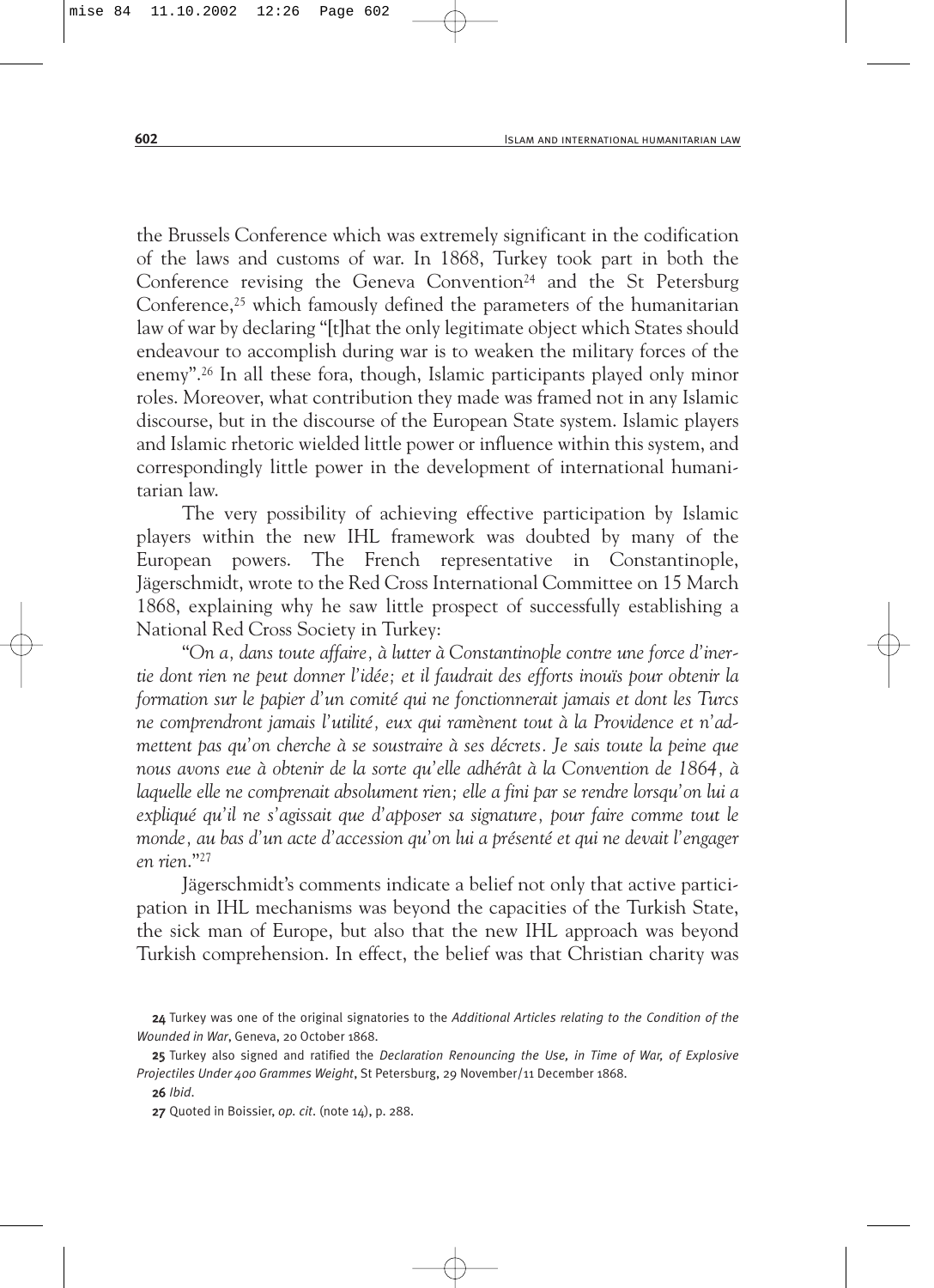not to be expected of Muslims. International humanitarian law was — and, so believed those like Jägerschmidt, should remain — a Christian law.

This gulf between Christian players and Islamic others was bridged largely as a result of the leadership of Gustave Moynier, who effectively led the Red Cross movement after Dunant was bankrupted. Moynier acknowledged that international humanitarian law was a Christian artefact.<sup>28</sup> but insisted that its universal application was justified on the basis both of "*la science positive*"29 and a natural law ("*la philosophie naturelle*")30 transcending the particularities of any one religion. The humanitarian trend in the international law of war was, he argued, an expression of "*la conscience publique*",31 "*d'idées d'ordre supérieur*"32 and of "*solidarité internationale*"33. As he saw it in 1888,

*"[l]es promoteurs de la Croix-Rouge ne lui ont imprimé le sceau d'aucune religion particulière, et le drapeau arboré en 1863 doit être, malgré sa croix, considéré comme non moins neutre en religion qu'en politique."*<sup>34</sup>

The importance of Moynier's contribution to the definition of the Red Cross movement was twofold. First, his leadership effected a change in the normative basis of the movement away from Christianity to a universal secularism predicated on a combination of natural law and international positivism. Second, Moynier worked to ensure the application of this law to and by followers of all religions, including Islam: he was a prime mover in the establishment of an Ottoman Red Cross Society in 1868.35

It was also during Moynier's tenure that civil war broke out in the Balkan region of the Ottoman Empire in 1875 between Christian insurgents and the Islamic government, the Sublime Porte. This civil war confronted the Red Cross movement with two key but interrelated issues: the relationship between the humanitarian principles of the movement and a) sovereignty, and b) Christianity. By forcing the Red Cross movement to address

29 ICRC, *La neutralité des militaires blessés*, pamphlet presented at the Paris Exhibition, excerpted in Boissier, *op. cit*. (note 14), p. 268.

35 *Ibid.*, pp. 287-289.

<sup>28</sup> In 1888 Moynier wrote that in the Red Cross "*il est impossible de ne pas voir un produit de la civilisation chrétienne*": G. Moynier, *Les causes du succès de la Croix-Rouge*, monograph, Geneva, 1888, republished as "Introduction" in *Le Mémorial des vingt-cinq premières années de la Croix-Rouge*, ICRC monograph, Geneva, 1888, excerpted in Boissier, *op. cit*. (note 14), p. 455.

<sup>30</sup> *Ibid*.

<sup>31</sup> *Ibid.*, p. 267.

<sup>32</sup> *Ibid.* 

<sup>33</sup> ICRC, *La guerre et la charité*, excerpted in Boissier, *op. cit*. (note 14), p. 262.

<sup>34</sup> *Ibid.*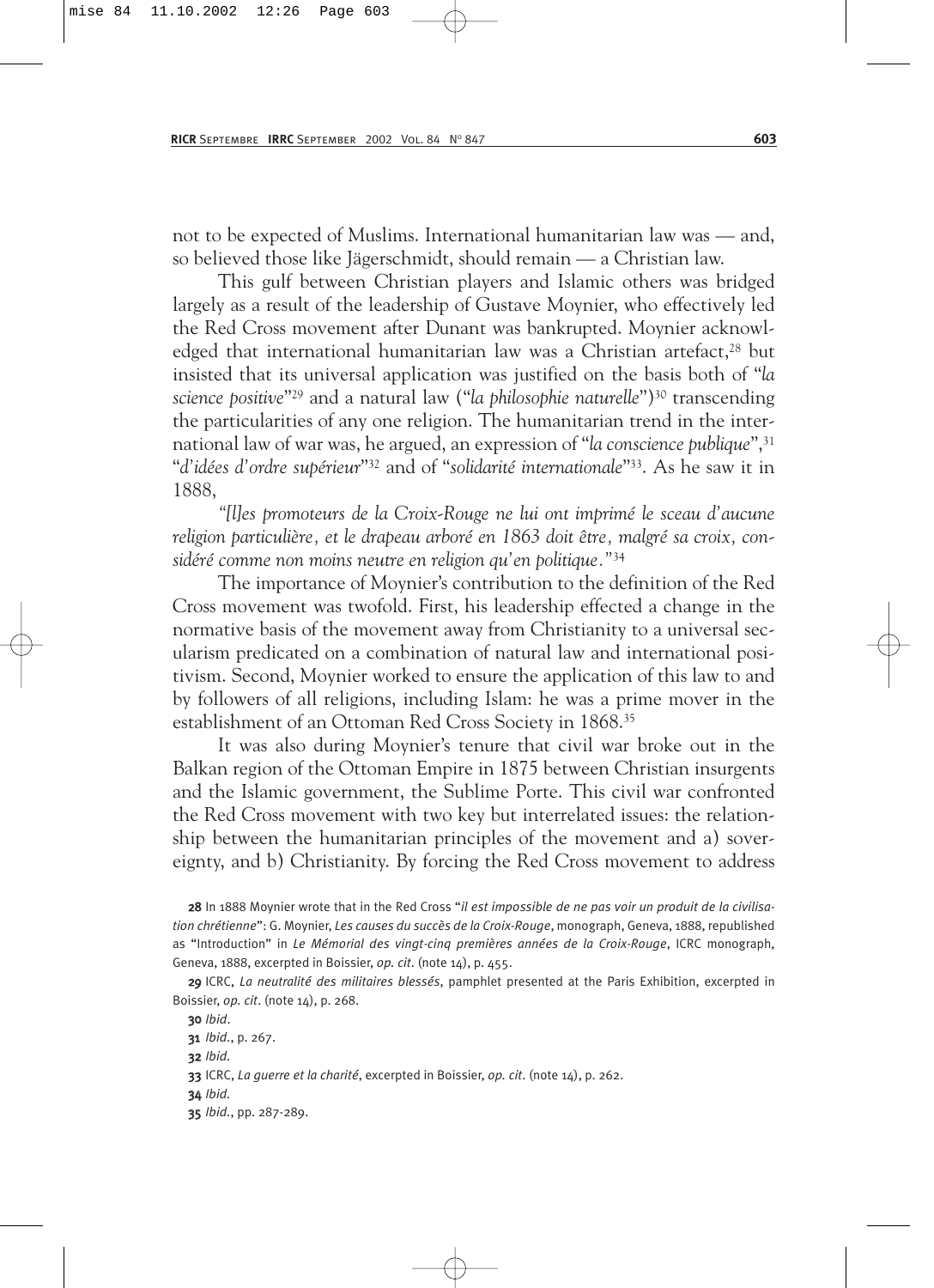these issues, the Balkan crisis provided the occasion for a fundamental definitional process of international humanitarian law.

The Balkan crisis tested the relationship between the humanitarian principles of IHL and sovereignty on at least three fronts.

First, it raised the question of whether the Red Cross mandate extended to internal conflicts or was limited to armed conflict between States. If it was confined to inter-State conflict, as the traditional approach to sovereignty suggested, then the Red Cross had no role to play in the intercivilizational conflict raging within the Ottoman Empire's boundaries. Moynier's advocacy of Red Cross intervention in the monthly *Bulletins* sent to the National Red Cross Societies<sup>36</sup> was crucial in ensuring that the Red Cross *did* assume a role in the conflict, setting an important precedent. Moynier justified this interpretation of the mandate by reference to a universalist humanism transcending statism. In Moynier's opinion, accession to the 1864 Geneva Convention did not simply establish rules applicable in situations of international armed conflict, rules applicable *between* sovereign States: it amounted to a "profession of faith, a moral code" binding in *all* circumstances, even *within* sovereign States.37 Humanitarian principles thus transcended sovereignty — at least at an epistemological level; but those principles could not necessarily be applied unless States had submitted themselves to that application.

Second, the crisis highlighted the role of National Red Cross Societies in States not directly participating in, but affected by, a conflict: the massive flow of refugees into countries abutting the areas of hostilities, such as Serbia and Montenegro, raised the question of whether National Societies owed a duty of assistance to those fleeing to their countries. The quick response of the Red Cross, including its intervention in Montenegro to help establish a National Society there, established a clear precedent that National Red Cross Societies should assist in these situations.38 Their primary allegiance was to the movement and its humanitarian principles, not to the nation-State within which they were constituted.

Third, the crisis served to emphasize the extent to which the Red Cross movement was dependent on the nation-State system as a host and resource for its activities. This became clear in Turkey. The problem was not simply, as

36 *Ibid.*, pp. 393-394. 37 *Ibid.*, p. 394. 38 *Ibid.*, pp. 391-398.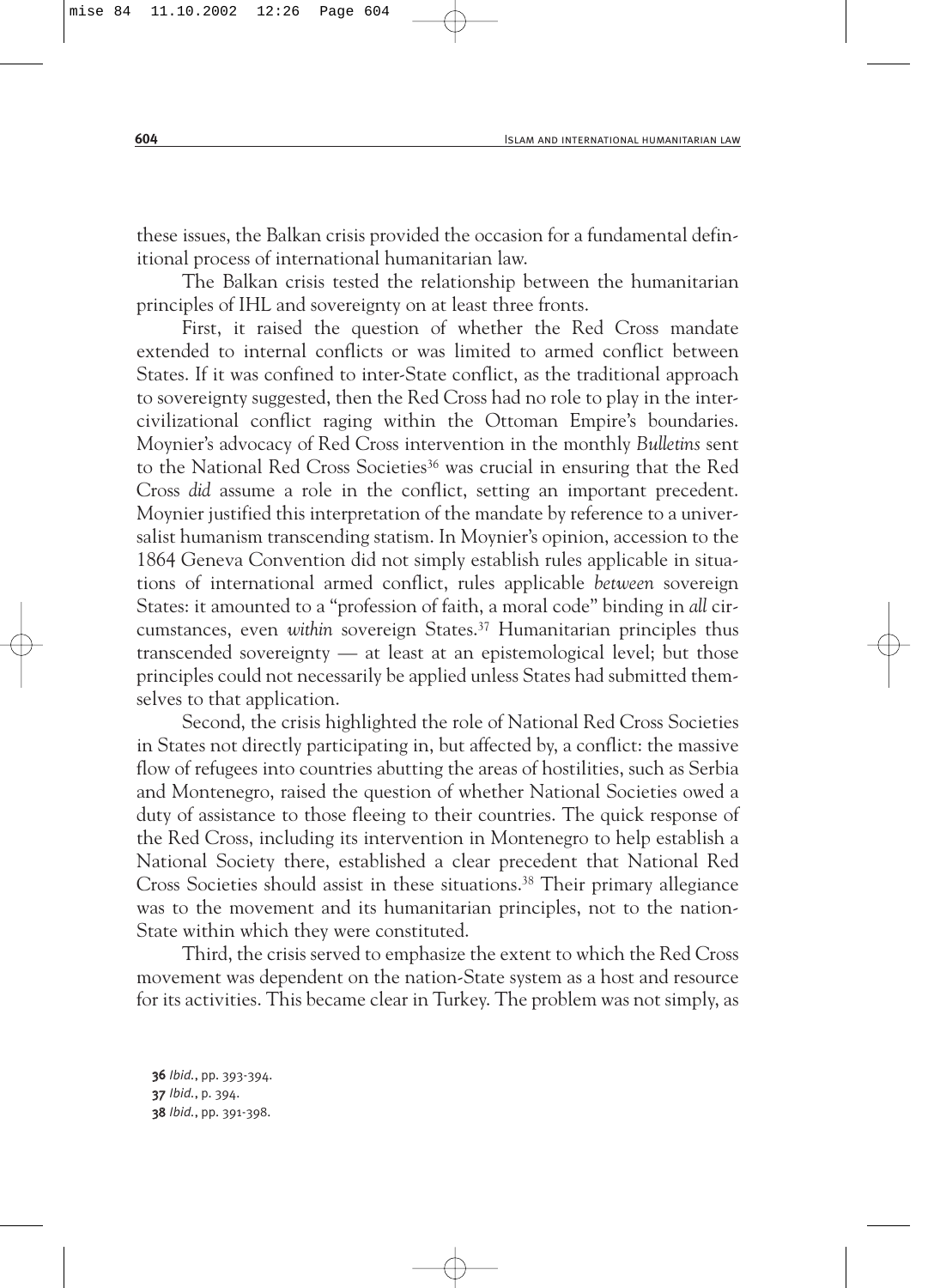Jägerschmidt's comments had in part suggested, one of bureaucratic inertia. Rather, as the founder of the Ottoman Red Cross Society himself recognized, the core problem was the complete lack of solidarity between Ottoman subjects (who would be expected to supply medical aid to wounded soldiers through the Society) and the Ottoman army.39 The mechanisms which had been chosen for the implementation of international humanitarian law standing National Societies working closely with centralized government bureaucracies to provide medical assistance — were (and remain largely) rooted in the context of modern nation-States. They presupposed the nationalist solidarity that had been developed by the centralized States of Western Europe. The Ottoman Empire was not a modern nation-State, but an empire made up of diverse national units held together by Islamic faith and rule. This different constitutional basis affected the very potential for the implementation of humanitarian law by the prime Islamic player of the day. Thus the effective implementation of humanitarian principles was constrained by the framework of sovereignty within which IHL was embedded.

The Balkan crisis also raised the question of the relationship between IHL's humanitarian principles and Christianity.

Moynier's approach to the question of Red Cross involvement in internal conflict was crucial in taking the movement beyond Dunant's Christian internationalism. Moynier portrayed international humanitarian law as a universal moral code, transcending religious divisions. By acceding to the 1864 Geneva Convention, the Ottoman State had spontaneously undertaken to observe this code, not only in its dealings with Christian States, but also in its internal affairs.40 Moynier's strategy inherently presented the Red Cross as not simply a universal, but also a *secular*, organization.

It was, however, the very emblem of the Red Cross which became a semiotic cipher for this controversy. In many ways the controversy over the emblem, still with us today, cuts to the central question in this study: whether international humanitarian law, as an artefact of Christian civilization, can accommodate other civilizations.

The emblem became an issue after Montenegro and Serbia, which were parties to the 1864 Geneva Convention, intervened in the civil war on

<sup>39</sup> *Ibid.*, p. 288.

<sup>40</sup> In 1882, in *La Croix-Rouge, son passé, son avenir*, Moynier repeated this sentiment, characterizing the Convention as "*une déclaration, comme une reconnaissance de certaines lois d'ordre supérieur, auxquelles telle ou telle nation s'honore de se soumettre spontanément, et dont le caractère impératif est absolu*." *Ibid*.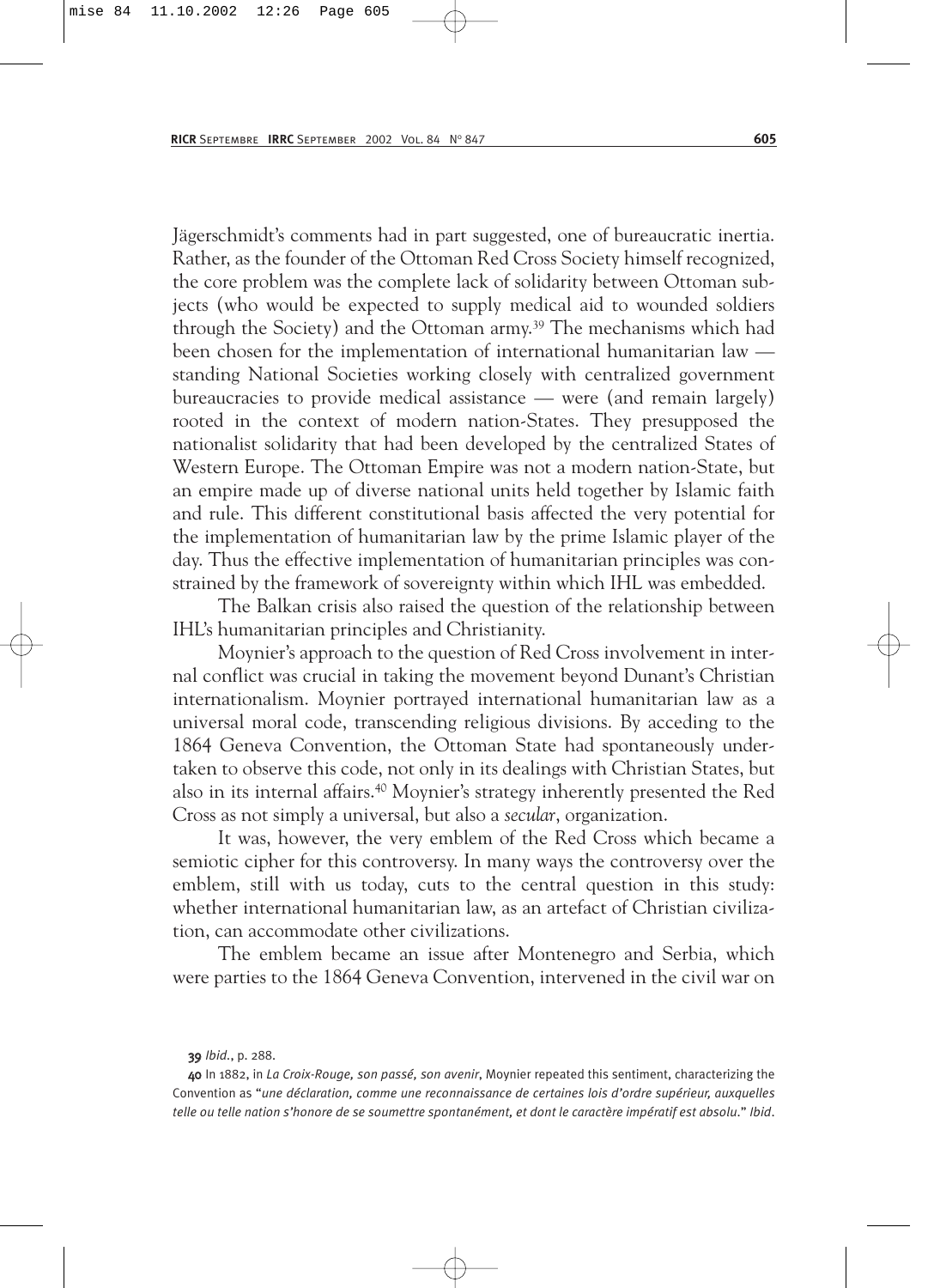the side of the Christian minorities. Turkish troops failed at first, in violation of Turkey's obligations as a party to the Geneva Convention, to recognize the protection conferred by the red cross emblem. Despite new Turkish laws clarifying this protection and the penalties for its violation adopted under pressure from the International Committee of the Red Cross (ICRC), the violations continued. These violations were not due to the ignorance of the troops, but to their deliberate targeting of the cross, which "gave offence to Muslim soldiers",41 largely because they associated it with the Crusades. Although all parties agreed that the red cross had not been adopted in 1863 as a consciously religious symbol, they could not fail to see that such protestations were having little effect on the offence felt at the sight of the cross by Turkish troops in the field or the resultant bloodshed. So dire was the situation that when the Red Cross of Romania offered to send badly needed medical supplies to the Ottoman Society, the latter had to refuse because it could not guarantee the safety of the Romanian personnel.42 The only solution was to push for the immediate introduction of a second protective emblem with an Islamic heritage which would at least allow the Turkish Society to carry out its work, namely the red crescent.

In throwing its weight behind this proposal, the ICRC adopted the fundamentally pragmatic approach to the realization of humanitarian ideals which it continues to manifest to this day. In the January 1877 edition of the *Bulletin* it wrote to the National Societies that if the signatory States wished:

*"que les principes d'humanité qu'ils professent, pénètrent de proche en proche chez tous les peuples, quelle que soit leur religion, une question de forme extérieure ne doit pas être un obstacle insurmontable au développement de ces principes chez les peuples non chrétiens… On pourrait admettre même la modification de la croix rouge pour les États non chrétiens."*<sup>43</sup>

After some correspondence,<sup>44</sup> the utilization of the red crescent in place of the red cross was allowed for the duration of the conflict. When Russia entered the war to lend further support to the Slav Christian minorities, it carefully negotiated guarantees with the Turks for the mutual recogni-

44 See communications reproduced in the *Bulletin international des Sociétés de Secours aux Militaires blessés*, No. 29, January 1877, pp. 35-37; No. 30, April 1877, pp. 39-47; No. 31, July 1877, pp. 83-91; No. 32, October 1877, pp. 147-154.

<sup>41</sup> *Message from the Sublime Porte to the Federal Council, 16 November 1876*, quoted in the *Bulletin international des Sociétés de Secours aux Militaires blessés*, No. 29, January 1877, pp. 35-37, p. 36.

<sup>42</sup> Boissier, *op. cit*. (note 14), p. 401.

<sup>43</sup> *Bulletin international des Sociétés de Secours aux Militaires blessés*, No. 29, January 1877; see also Boissier, *op. cit*. (note 14), p. 402.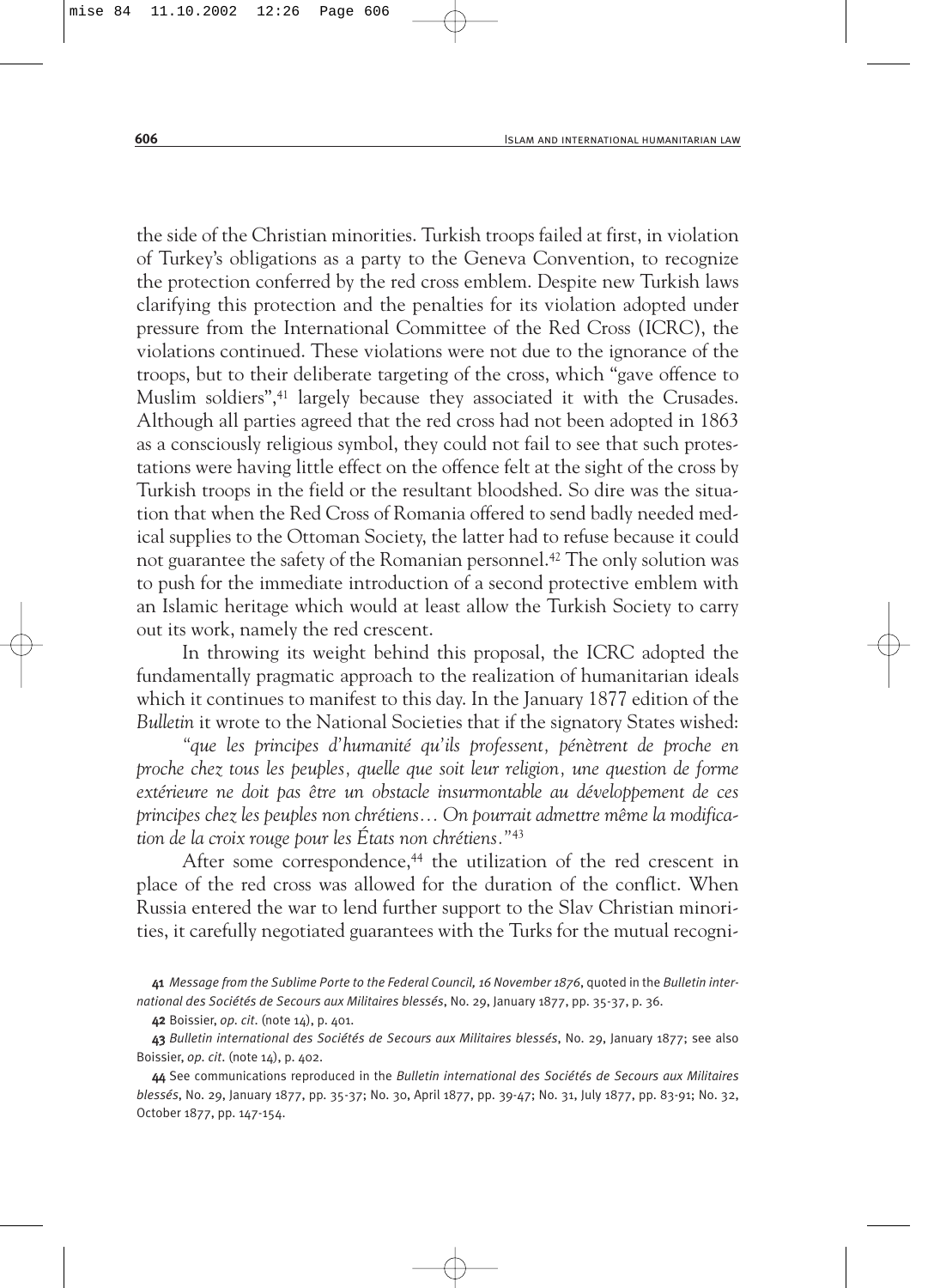tion of the two emblems (red cross and red crescent), though to little avail, since the massacres of red cross wearers continued.45 The red crescent had, however, arrived, and remains to this day recognized as a distinctive protective emblem alongside the red cross.

Why was the emblem such a sticking point? At one level, the answer is obvious — the historical associations of the cross and its inappropriateness as a symbol of impartiality and neutral assistance. That the original committee should have chosen it as their emblem indicates, above all, that their internationalism was, at the very least, a subconsciously European phenomenon, taking no account of Islamic (or other) sensibilities. Even more, though, the emblem and its interpretation became a cipher for a larger debate about the self-definition of international humanitarian law. On the one hand, there were those (both European and Islamic) who recognized the cross as a religious emblem and suggested that different religions and civilizations should be accorded equal weight within IHL by recognition of their own emblems. Others adopted a more modernist, secularist approach, suggesting that there was no role for religious symbolism within IHL, which represented a natural human law that transcended religious particularities and should be represented by one unitary symbol of humanitarianism. The emblem was — and remains — important because it raises the issue of how a secular universalist system of governance and law can accommodate religious values. How can the two systems coexist? It is this question that lies at the heart of the encounter between Islam and European law within IHL.

What emerges from this review of the early years of international humanitarian law is the important role of Islam as an 'other' against which the law could define itself. At first, this took on the traditional dynamics of orientalism, in which the European Christian system drew strength into its own self-image (Christian 'charity') from denigration of the oriental Islamic 'other' (Turkish 'barbarism'). While both the Ottoman Empire and Persia participated in the IHL system on a formally equal footing, IHL was seen as inherently alien to Islamic values and systems.

Slowly, however, encounters with Islam and the universalizing tendencies of IHL's proponents, particularly Gustave Moynier, forced the law to adopt a secular modernism which transcended this primitive orientalism. IHL began to define itself in a way that attempted to accommodate the differences of the Islamic system, whether they were semiotic (such as the

<sup>45</sup> See Boissier, *op. cit*. (note 14), p. 405.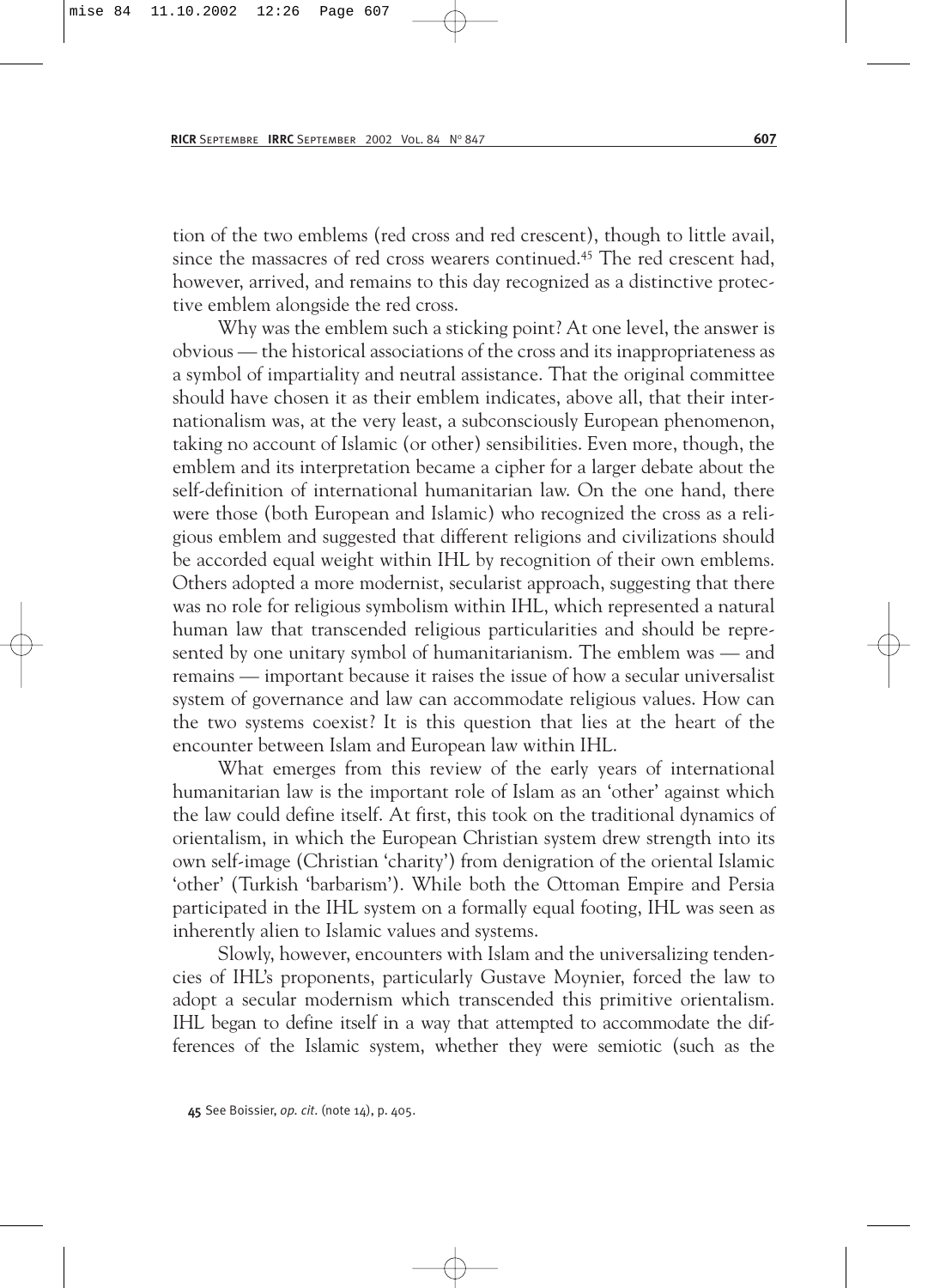emblem) or systematic (such as the difficulty of working within Ottoman administrative structures). This forced process of self-definition contributed much to the identity of the Red Cross movement and shaped the operation of much of IHL as we now know it. What remained troubling, however, was that the entire framework of action within IHL was based upon the notion of nation-State sovereignty, drawn from a European Christian tradition and alien to Islam.

#### **1899-1945: Islam within international humanitarian law - umma, nation-States or civilization?**

There are similarities between the roles Islamic representatives played in the emergence of international humanitarian law until 1899 and in its subsequent development. In both cases, that role appears minor at first sight; in both cases, Islamic participation was concerned with issues central to IHL and the form it was to take. From 1899 to 1945, the key issue was the compatibility of IHL, predicated on humanism and sovereignty, with Islam, predicated on the word of Allah and a universal community of faith.

Two Islamic delegations — from the Ottoman Empire and Persia were present at the 1899 and 1907 Hague Peace Conferences.<sup>46</sup> Between them, they represented the majority of Muslims then on earth and were accordingly perceived as the representatives of Islam.47 All the same, the individual delegates were both westernized and westernizers.<sup>48</sup> Both delegations were active in all domains of the Conference, though as 'small powers' both were relatively unassertive. However, their comments were particularly important in continuing the discussion on the ability of international humanitarian law to accommodate differing religious heritages.

As a result of the Islamic delegations' interventions, the Hague Peace Conferences officially confirmed the principle of religious non-discrimination as a central tenet of IHL. At the 1899 Conference the Persian delegation obtained assurances that the rule against the destruction of cultural or religious property did not distinguish mosques from other types of religious

<sup>46</sup> See Arthur Eyffinger, *The 1899 Hague Peace Conference: 'The Parliament of Man, the Federation of the World,* Kluwer Law International, The Hague, 1999; William I. Hull, *The Two Hague Conferences and their Contributions to International Law*, Ginn & Company, Boston, 1908; reprinted Kraus Reprint Co., New York, 1970.

<sup>47</sup> Compare Eyffinger, *op. cit*. (note 46), p. 97.

<sup>48</sup> *Ibid*., pp. 170-171, 193-194.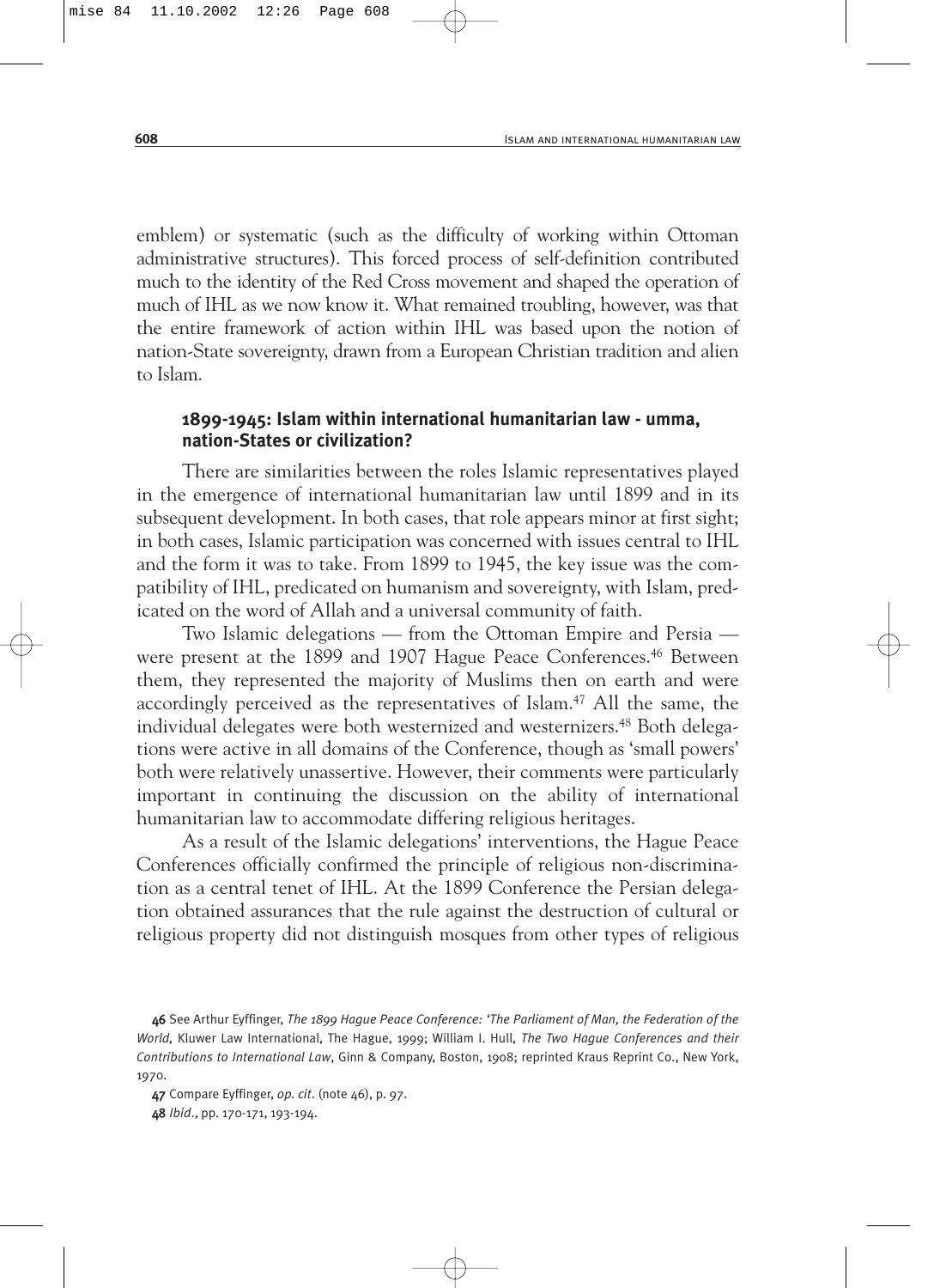property.49 Both the Ottoman and the Persian delegations secured recognition by some other delegations of their own protective emblems (the red crescent and the red lion and sun, respectively) in place of the red cross emblem.50 This suggested that international humanitarian law could accommodate a range of different religious heritages and civilizations. However, the proliferation of neutral emblems threatened to undermine IHL's efficacy by abandoning the idea of one simple, universally recognized emblem. Discussion focused, therefore, on whether the religious overtones of the red cross were real or perceived. While other non-European delegations, such as the Japanese and Chinese, indicated that their States attached no religious significance to the sign of the red cross,<sup>51</sup> the Islamic States (and Siam) refused to accept the cross alone.<sup>52</sup> Given their stiff opposition, an uneasy compromise was reached. In 1899, the red cross remained the only formally sanctioned emblem, while some delegations gave more or less open recognition to the red crescent and red sun and lion. The 1906 Geneva Revision Conference specifically restated the general rule of the unity of the distinctive sign, while authorizing the Ottoman Empire and Persia to formulate reservations.53

The semiotic supremacy of the cross was simultaneously reinforced by formally recognizing it as a non-religious symbol: the inversion of the Swiss flag, long associated with neutrality.54 In fact, it is far from clear whether the red cross was conceived as the inversion of the Swiss heraldic emblem, as the 1906 Conference suggested. The discussions at the 1863 Conference which led to the adoption of the emblem were poorly minuted, but what we do know of them suggests that the path to the emblem almost certainly did *not*

49 See Hull, *op. cit*. (note 46), pp. 253-4. Ironically, throughout the 1899 Conference, the Turkish delegation was dogged by allegations of religious discrimination within the Ottoman Empire of the Armenian Christian minority: see Eyffinger, *op. cit*. (note 46), pp. 349-351.

50 Eyffinger, *op. cit*. (note 46), pp. 268, 277-278, 279.

- 51 Boissier, *op. cit*. (note 14), p. 499.
- 52 See Hull, *op. cit*. (note 46 ), pp. 114-115, 118.

53 See François Bugnion, "The red cross and red crescent emblems", *International Review of the Red Cross*, No. 272, October 1989, p. 408; Hull, *op. cit*. (note 46), p. 118; see also *Actes de la Conférence de Révision réunie à Genève du 11 juin au 6 juillet 1906*, Imprimerie Henry Jarrys, Geneva, 1906, pp. 17, 63, 160- 164, 175, 199, 214, 260 and 286.

54 See Convention for the Amelioration of the Condition of the Wounded and Sick in Armies in the Field, Geneva, 6 July 1906, Art. 18: "As a compliment to Switzerland, the heraldic emblem of the red cross on a white ground, formed by reversing the Federal colours, shall be retained as the emblem and distinctive sign of the Army Medical Services."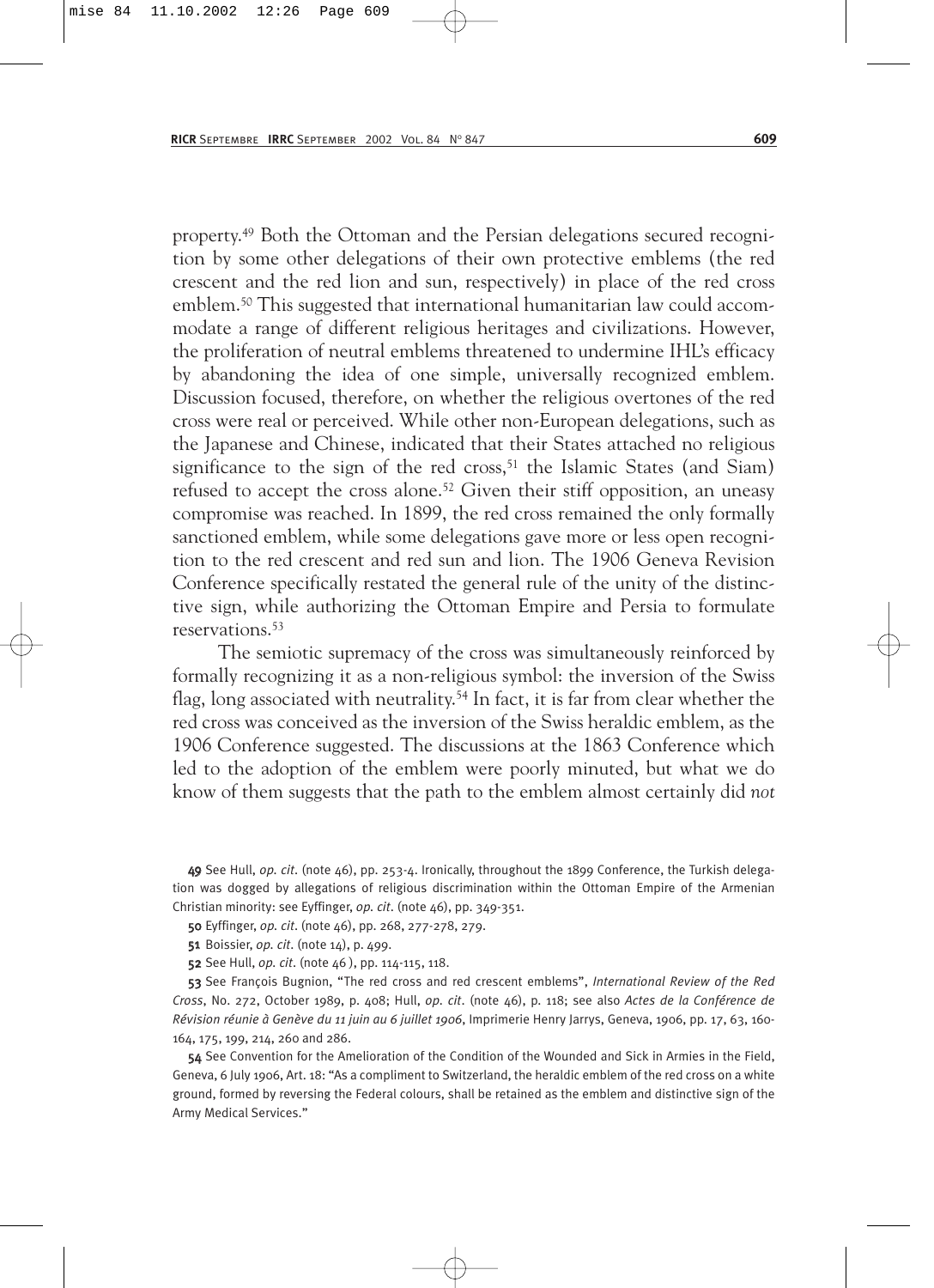lead from the Swiss flag.55 What is more important, though, than whether the emblem was *originally* conceived as a Christian emblem is how quickly and forcefully its secular interpretation was adopted as official doctrine, as the 1906 Conference brought home.<sup>56</sup>

The debates over the emblem also revealed that the fundamental divisions within the Islamic community were not simply religious, but civilizational. Two emblems, not one, were tacitly accepted as emblems for the Islamic powers involved in the conferences, Turkey and Persia. Their emblems — the red crescent and the red lion and sun — were representative not simply of different strands within Islam, but of deeper civilizational heritages pre-dating Islam. This was only reinforced by Turkey's retention of the red crescent following Ataturk's secularizing reforms in the 1920s.

This emblematic differentiation pointed to deep divisions within the notional *umma*. Those divisions began to multiply as the fracturing forces of modernity and nationalism took hold within the Islamic world. Bulgaria, an Ottoman principality still under Turkish suzerainty, was represented by a separate but subordinate sub-delegation in 1899. In 1907 the seats and signatures of her delegation were counted as independent of those of her suzerain.<sup>57</sup> The unity of the *umma* as an agent within the international humanitarian law system was further challenged by the creation of new nation-States in the post First World War peace conferences<sup>58</sup> and the abolition of the Caliphate, though this proliferation of Islamic nation-States did increase the absolute number of Islamic delegations involved in international conferences.

This quickly had important ramifications, leading to the official, rather than tacit, recognition of the use of the red crescent and red sun and lion by those States already using them (Turkey and Egypt; Persia), in Article 19 of the Geneva Convention of 27 July 1929.59 On the face of it, the proliferation

55 See Boissier, *op. cit*. (note 14), pp. 105-107, 499.

56 Boissier suggests that the delegates at the 1899 Conference believed the version of events they enshrined, despite its inaccuracy. He notes that it was a version of events which "*Moynier lui-même a très curieusement accréditée dans plusieurs de ses écrits.*" Given Moynier's other efforts to promote the secularist moment in the Red Cross movement, it is perhaps not so curious that he should have accredited such a secularist version of events: *ibid*., p. 499.

57 See Hull, *op. cit*. (note 46), pp. 11, 13; Eyffinger, *op. cit*. (note 46), pp. 96-99.

58 See D. Lloyd George, *The Truth About the Peace Treaties*, Victor Gollancz, London, 1938, especially at Chapters XXII-XXVI.

59 Convention for the Amelioration of the Condition of the Wounded and Sick in Armies in the Field, Geneva, 27 July 1929, Art. 19:

"As a compliment to Switzerland, the heraldic emblem of the red cross on a white ground, formed by reversing the Federal colours, is retained as the emblem and distinctive sign of the medical service of armed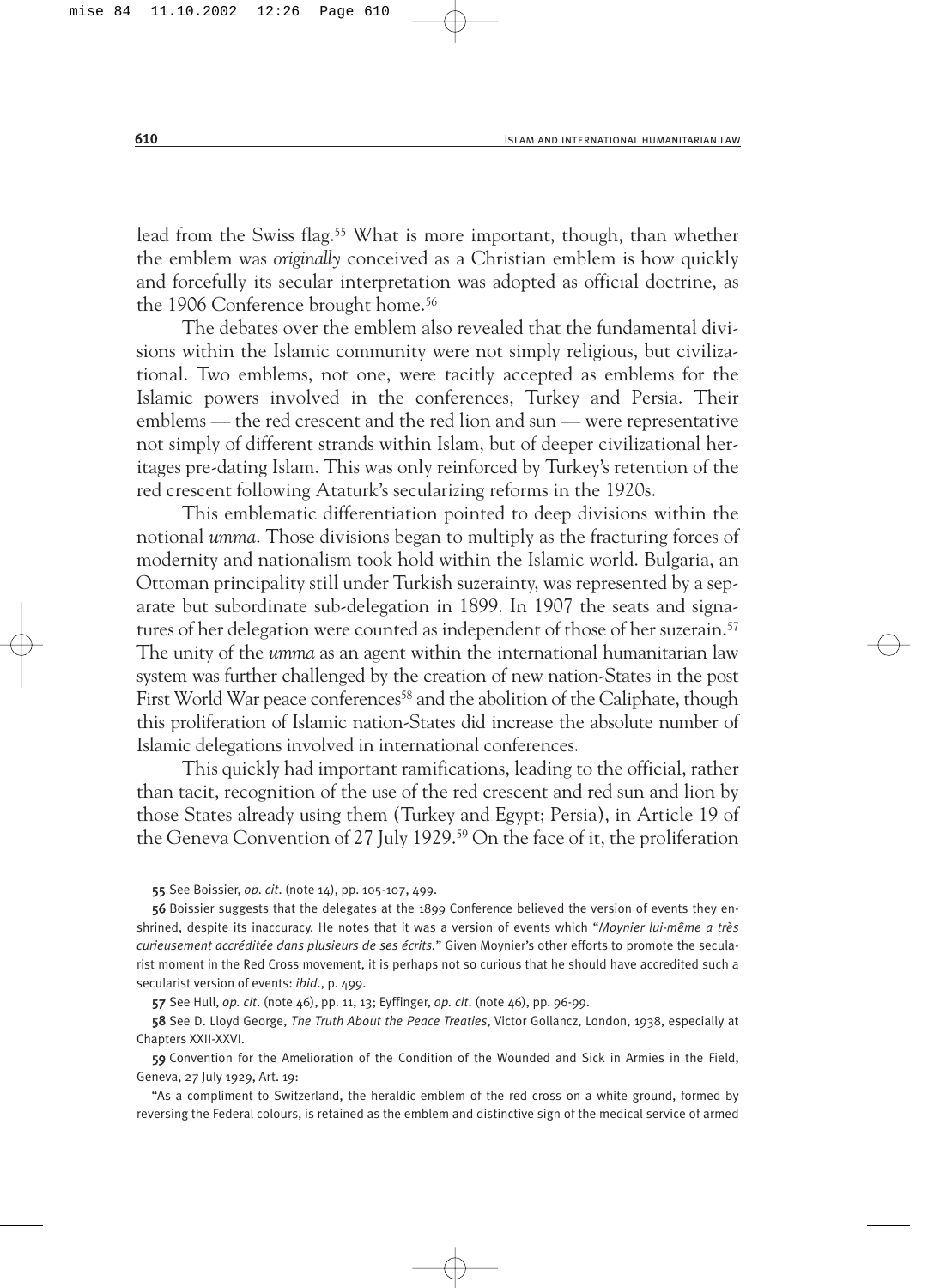of Islamic States therefore increased Islamic power to shape international humanitarian law and reinforced the protection of Islamic identity within the IHL system.

The reality was, however, quite different. The grudging acceptance by European powers of the formally equal participation of Islamic States within the system of public international law came only "at the moment of the decline of the power which gave it meaning, the Ottoman Empire".60 The 'integration' of Islamic States into the modern community of nations in fact amounted to a form of 'subjugation', a kind of Europeanization predicated upon the reconstitution of the Islamic *umma* in distinct nation-State units.<sup>61</sup> Islamic participation in the nation-State system and in fora developing the body of IHL did not, this interpretation suggests, start from a position of equality.

Mohammed Bedjaoui has suggested that the nation-State system drove Islamic law from the field of public law at the constitutional, administrative and international levels and produced Islamic scholarship characterizing itself as a *merely* private law.62 In many respects this appears true, at least in relation to humanitarian law. The participation of Islamic delegations in the inter-war IHL conferences was framed not in terms of Islam but of public international law, and few Islamic scholars addressed, during this time, the relationship between classical Islamic doctrine and humanitarian law. As John Kelsay emphasizes, Islamic scholars' participation in the development of IHL since this period has worked from *within* this law and has not attempted, until recently, to develop an independent Islamic approach to limiting the conduct of armed hostilities.63

forces. Nevertheless, in the case of countries which already use, in place of the Red Cross, the Red Crescent or the Red Lion and Sun on a white ground as a distinctive sign, these emblems are also recognized by the terms of the present Convention."

See *Actes de la Conférence diplomatique convoquée par le Conseil fédéral suisse pour la Révision de la Convention du 6 juillet 1906 pour l'Amélioration du Sort des Blessés et Malades dons les Armées en Campagne, et pour l'Elaboration d'une Convention relative au Traitement des Prisonniers de Guerre, réunie à Genève du 1er au 27 juillet 1929*, Imprimerie du Journal de Genève, Geneva, 1930, pp. 19, 247-254, 570, 615 and 666.

60 John Strawson, "Encountering Islamic law", available at <http://www.iiu.edu.my/deed/lawbase/jsrps.html>.

61 Majid Khadduri, "Islam and the modern law of nations", *American Journal of International Law*, Vol. 50, 1956, pp. 353-372, p. 358; Strawson, *op. cit*. (note 60), notes that Persia adopted a constitution based on the Belgian model in 1906, and was followed by Egypt in 1923.

62 Bedjaoui, *op. cit*. (note 2), pp. 295-296.

63 See John Kelsay, "Islam and the distinction between combatants and noncombatants", in Johnson and Kelsay, *op. cit*. (note 2), p.197, pp. 207-8.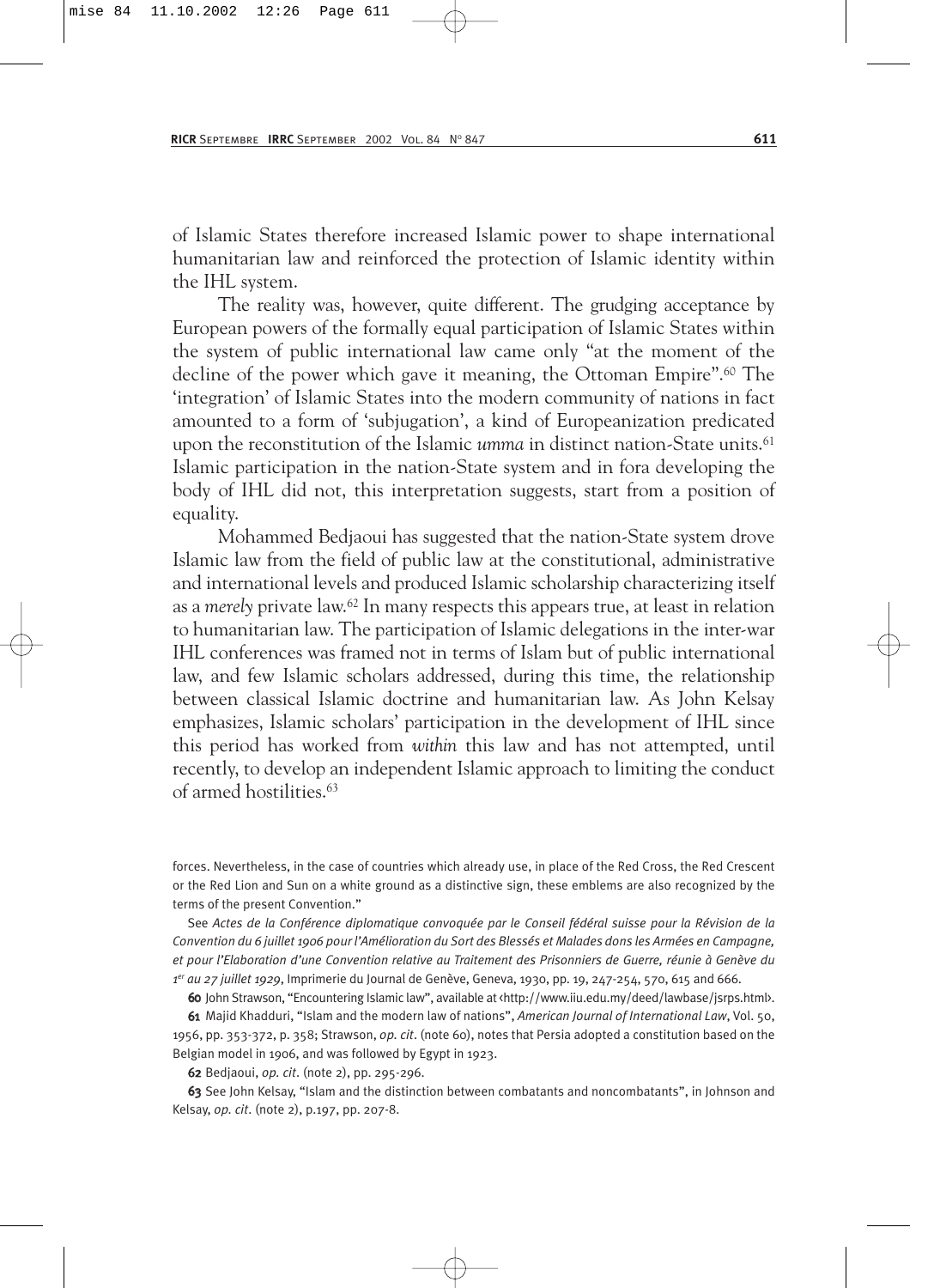There was, however, a significant trend between the wars that sought a way of retaining a distinctly Islamic character for this participation within public international law. With the *umma* divided, how could Islamic nation-States maintain and represent their collective identity within public international law? The answer presented by a number of Islamic scholars drew on Articles 9 and 38 of the Statute of the Permanent Court of International Justice. Article 9 provided:

"At every election, the electors shall bear in mind that not only should all the persons appointed as members of the Court possess the qualifications required, but the whole body also should represent the main forms of civilization and the principal legal systems of the world."64

Article 38(3) then provided that the Court should apply, *inter alia*, "[t]he general principles of law recognized by civilized nations". These Islamic scholars argued that Islam constituted precisely one of the 'main forms of civilization' to which the Statute referred, and that Islamic law was one of the 'principal legal systems of the world', and that, accordingly, the Court was obliged to recognize Islamic law as a *source* of international law.65 The idea was not confined to scholarly discussion, but was also formally submitted to the League of Nations and then, on its replacement, to the Conference of States creating the United Nations.<sup>66</sup>

This approach involved a characterization of international law as a universal system reaching across multiple civilizations, and thereby offered advantages to Islam by placing it on a level footing with European civilization and underscoring the supranational character of Islam within the public international legal system. It also represented two significant concessions: first, an apparent abandonment of any objection to the validity of the public international law system in Islamic States based on its cultural, historical and religious specificity (an argument which was to arise again in the context of human rights); and a recognition of the normative superiority of a system of secular law above Islamic law, at least between States.

64 Statute of the Permanent Court of International Justice, adopted pursuant to Article 14 of the League of Nations.

65 See "Proceedings of international conferences on comparative law of 1932, 1937, in *Bulletin trimestriel de la Société de législation comparée*, 1937, pp. 346-7.

66 See Memoranda presented in September 1939 to the League of Nations and on 17 April 1945 to the United Nations Conference in San Francisco; see also Mahmassani, *op. cit*. (note 2), p. 222. Articles 9 and 38(1)(c) of the Statute of the International Court of Justice, appended to the United Nations Charter, reproduce Articles 9 and 38(3) of the PCIJ Statute almost verbatim.

**612**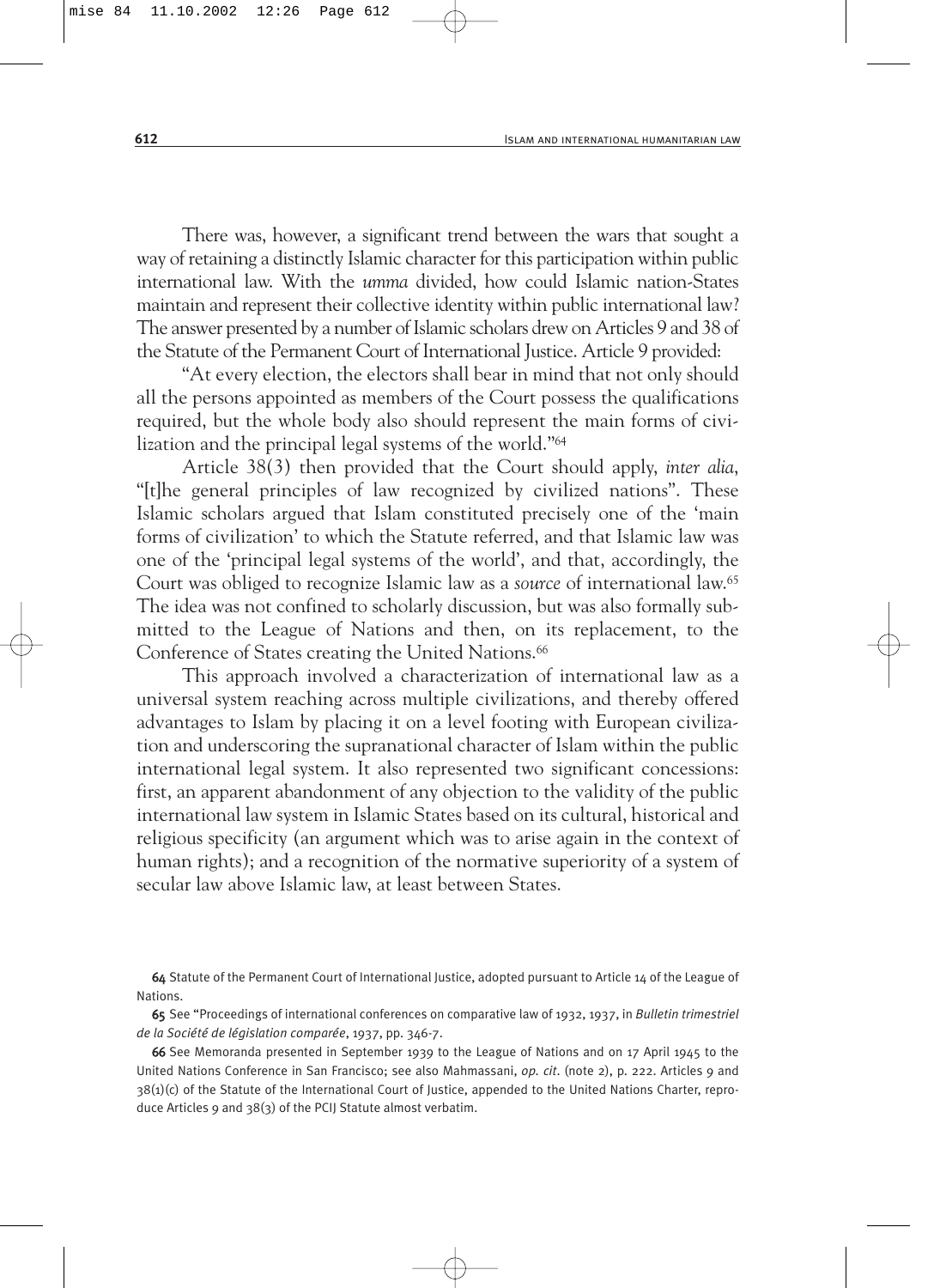In the narrower sphere of IHL, this *civilizational* approach played out in two ways: first, in the active and routine participation of Islamic States in the State-based IHL system, signifying an accommodation by Islamic actors of international humanitarian law as a means of constructively engaging with non-Islamic actors within the international community; and second, in the formal recognition of the red crescent and red sun and lion, the protection of civilizational symbols within this larger IHL model. Nevertheless, the dominant characteristic of the encounters between IHL and Islam between 1899 and 1945 was the increasing importance of nationalism in the approach adopted by Islamic players.

#### **1945-1977: Islam, nationalisms and international humanitarian law**

From 1945 to 1977, Islamic representatives played important roles in reshaping international humanitarian law to deal with the realities of postcolonial conflict. Their participation was marked, however, not by transnational Islamism but by nationalism.

The controversies<sup>67</sup> which led to the 1973 call<sup>68</sup> for a diplomatic conference to amend the 1949 Geneva Conventions<sup>69</sup> included significant conflicts involving Islamic nationalist movements: the Arab-Israeli conflict that broke out in 1948, which squarely raised the question of the threshold of application of humanitarian law and the place of national liberation movements within it;<sup>70</sup> the Suez crisis of 1956; the Indo-Pakistani conflict of

67 See Elihu Lauterpacht, "The legal irrelevance of the 'state of war'", *ASIL Proceedings* 1968, pp. 58-68; Julius Stone, *Of Law and Nations*, 1974, p. 427 ff. Particularly important in this debate was the contribution by the Egyptian legal expert Georges Abi-Saab, both in his writings (see particularly G. Abi-Saab, "Wars of national liberation and the laws of war", *Annales d'Études Internationales*, Vol. 3, 1972, p. 93) and as an Egyptian delegate at the 1974-1977 Conference which led to adoption of the two Additional Protocols: see Jean J.A. Salmon, "Les guerres de libération nationale" in Antonio Cassese (ed.), *The New Humanitarian Law of Armed Conflict*, Editoriale Scientifica, Naples, 1979, p. 55. See also the Reports by the Secretary-General entitled *Respect for Human Rights in Armed Conflict*, e.g. UN A/7720, 20 November 1969.

68 See Res. XXIII of 12 May 1968, *Final Act of the International Conference on Human Rights*, Tehran, 22 April - 13 May 1968 (A/Conf. 32/41); UNGA Res. 2444 (XXIII), 13 January 1969.

69 Convention (I) for the Amelioration of the Condition of the Wounded and Sick in Armed Forces in the Field, Geneva, 12 August 1949; Convention (II) for the Amelioration of the Condition of the Wounded, Sick and Shipwrecked Members of Armed Forces at Sea, Geneva, 12 August 1949; Convention (III) relative to the Treatment of Prisoners of War, Geneva, 12 August 1949; Convention (IV) relative to the Protection of Civilian Persons in Time of War, Geneva, 12 August 1949; *Official Commentary to the 1949 Geneva Conventions*, Jean Pictet (ed.), ICRC, Geneva, 1965.

70 Dietrich Schindler, "State of war, belligerency, armed conflict" in Antonio Cassese (ed.), *The New Humanitarian Law of Armed Conflict*, Editoriale Scientifica, Naples, 1979, pp. 3 and 8.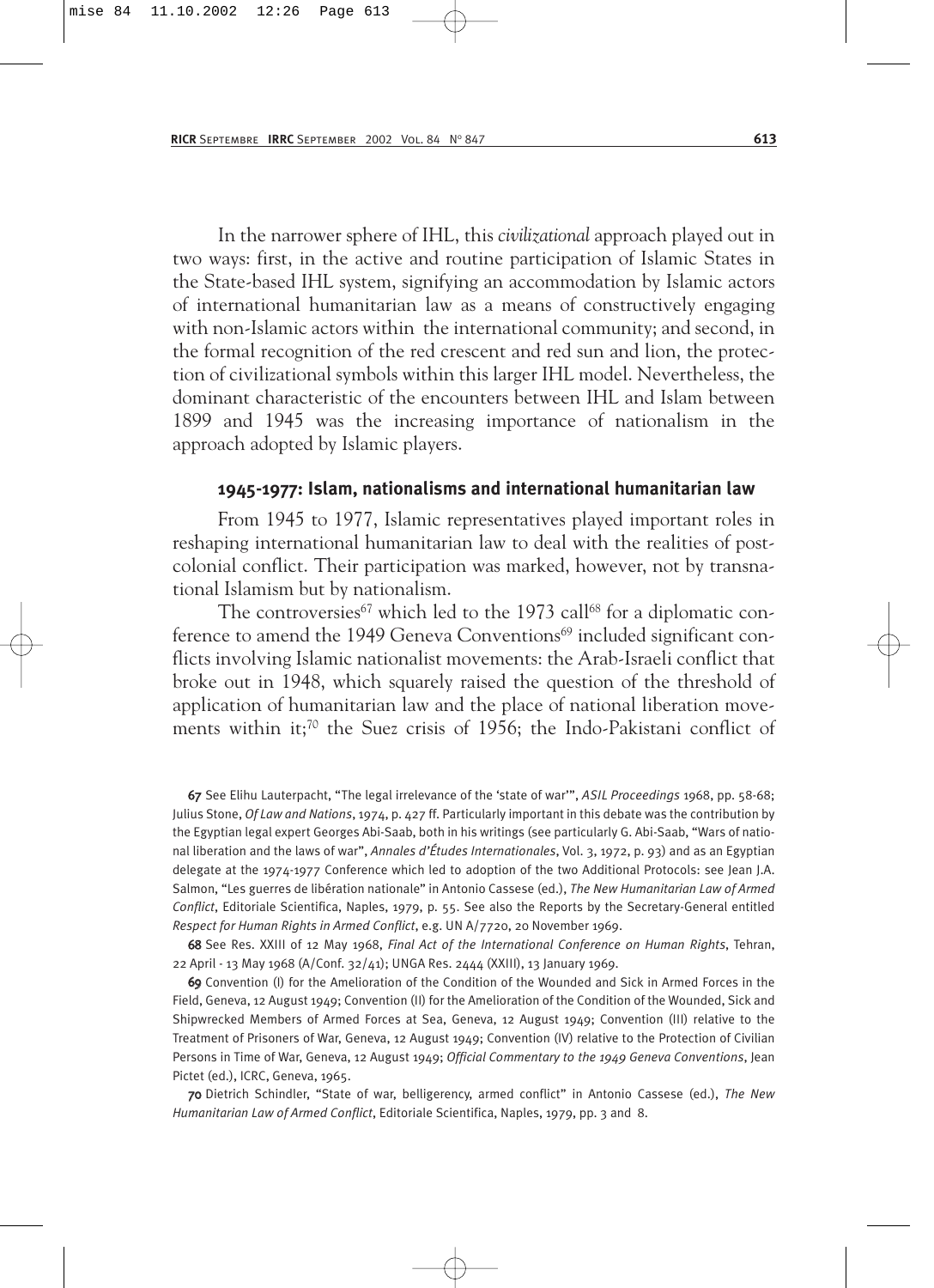September 1965;<sup>71</sup> and especially the Algerian war of liberation in the late 1950s and early 1960s, in which France's failure to recognize Algerian belligerency prevented Islamic insurgents from availing themselves of numerous protections under IHL.

At the resulting conference, Islamic participants — both States and non-State entities (most notably the Palestine Liberation Organization (PLO)) — played an important role in formulating Article 1 of Additional Protocol I to the Geneva Conventions,<sup>72</sup> which extended the protections of IHL to those fighting colonial domination, foreign occupation or racist regimes.73 Article 1 (and even the presence of non-State entities) represented a fundamental shift in humanitarian law, beyond the statist model upon which it had long been predicated. This radical shift was, in many ways, the direct product of pressure from Islamic players. But it is crucial to realize that the identities of the latter were based primarily not on Islam, but on nationalism.74

The acceptance by international humanitarian law of the role of non-State entities was reflected in another shift, legitimizing the different methods of warfare such entities were forced to adopt. While modern nation-States could conduct conventional warfare through standing armies, non-State entities lacking such a centralized military bureaucratic infrastructure were often compelled to adopt guerrilla tactics, beyond what was permitted under the 1949 Geneva Conventions. As a result, the forms of violence to which they had recourse were largely outside IHL. Islamic participants played an important role in bringing these activities within the

71 *Ibid*., pp. 9-10.

72 Protocol Additional to the Geneva Conventions of 12 August 1949, and relating to the Protection of Victims of International Armed Conflicts (Protocol I), Geneva, 8 June 1977. See also Protocol Additional to the Geneva Conventions of 12 August 1949, and relating to the Protection of Victims of Non-International Armed Conflicts (Protocol II), Geneva, 8 June 1977.

73 See Protocol I, *op. cit*. (note 72), Art 1(4). This text was adopted in draft in 1974 by a vote of 70 in favour (22 of which were States with an Islamic majority), 21 against (0 Islamic States) and 13 abstentions (1 Islamic State). At the final vote in 1977, the same text was passed by 87 for  $(24)$ , 1 against (Israel), and 11 abstentions (0): see Salmon, *op. cit*. (note 67), pp. 65-66. The PLO was permitted to send a delegation to the conference (as were other recognized national liberation movements) and was seen by many of the Western States as the intended beneficiary of this expansion of international humanitarian law: see George H. Aldrich, "Prospects for United States ratification of Additional Protocol I to the 1949 Geneva Conventions", *American Journal of International Law*, Vol. 85, No. 1, 1991, p. 6. On the contribution by Georges Abi-Saab, Egyptian delegate, see *op. cit*. (note 67).

74 See, for example, Article 22 of the Palestine National Covenant, 1968, in Yehuda Lukacs (ed.), *Documents on the Israeli-Palestinian Conflict, 1967-83*, Cambridge University Press, Cambridge, 1984, p. 142.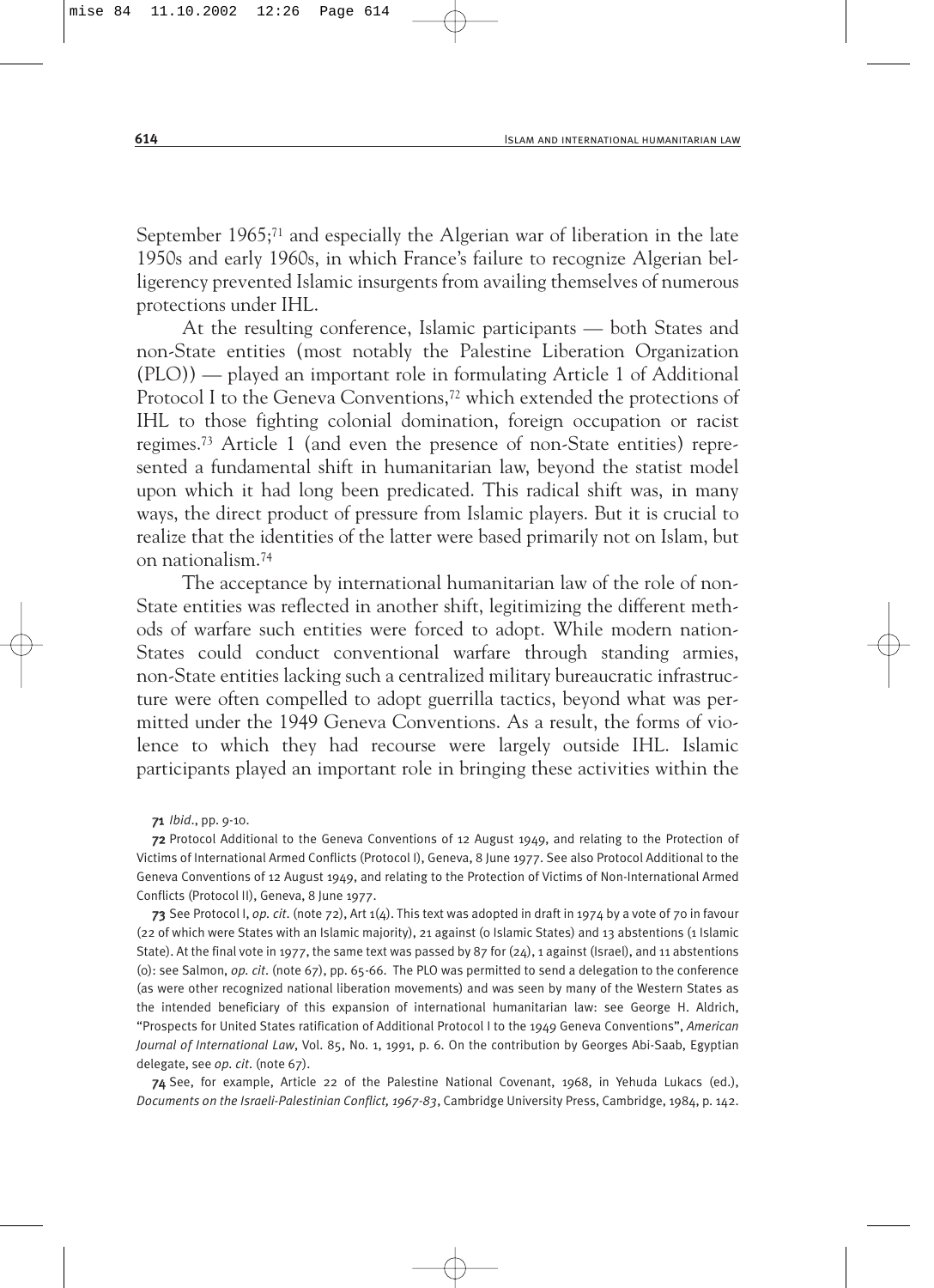scope of IHL, particularly in reformulating the notion of 'combatant'.75 Interventions by Islamic delegates were particularly notable with regard to the legitimacy of the use of disguise and conditions relating to the open bearing of arms, issues Islamic national liberation groups (such as the PLO and Algerian groups) had already had to confront during operations.<sup>76</sup>

The Arab-Israeli conflict coloured all Islamic participants' interventions during the 1974-1977 Conference and the other participants' responses to them. The issue of the commission of inquiry was one example. Towards the end of the Conference, the Third World countries suggested making obligatory the international commission of inquiry mechanism that was to be established under draft Article 90 of Protocol I — at least with respect to violations of humanitarian law in occupied territories. What could have been a relatively 'neutral' issue thus became imbued with important political consequences, since any such mandatory commission of inquiry might quickly be used in the Arab-Israeli context. The proposal was rebuffed by the joint efforts of the Soviet bloc (which was by then suspicious of international arbitration *per se*) and the West, which saw it as an anti-Israeli ruse.77 In this way, Islamic nationalisms may have unintentionally impeded the development of humanitarian law, at the same time as they were making the enormous contributions discussed above.

By 1977, Islamic players were clearly committed to working within the IHL framework. Not only were they using the nation-State system upon which it was predicated to develop the law to their own ends, but they were also employing a deliberately secular, humanist discourse as a means of justifying their actions to the community of nations. So much is clear from Yasser Arafat's 1974 speech to the United Nations General Assembly, in which he attempted to portray the Palestinian national liberation movement as a nationalist movement justified by humanist principles rather than religious sentiment:

"Since its inception, our revolution has not been motivated by racial or religious factors. Its target has never been the Jew, as a person, but racist

75 Protocol I, *op. cit*. (note 72), Arts 42-45.

76 See Salmon, *op. cit*. (note 67), pp. 103-104, 108-109. At one point the Arab countries presented a proposal for the absolute prohibition of attacks on objects designed for civilian use, such as houses, dwellings and means of transport, irrespective of whether they were used for military purposes: see Charles Lysaght, "The attitude of western countries" in Antonio Cassese (ed.), *The New Humanitarian Law of Armed Conflict*, Editoriale Scientifica, Naples, 1979, p. 349, p. 364.

77 See Luigi Condorelli, "Les pays afro-asiatiques" in Antonio Cassese (ed.), *The New Humanitarian Law of Armed Conflict*, Editoriale Scientifica, Naples, 1979, p. 386, pp. 394-5.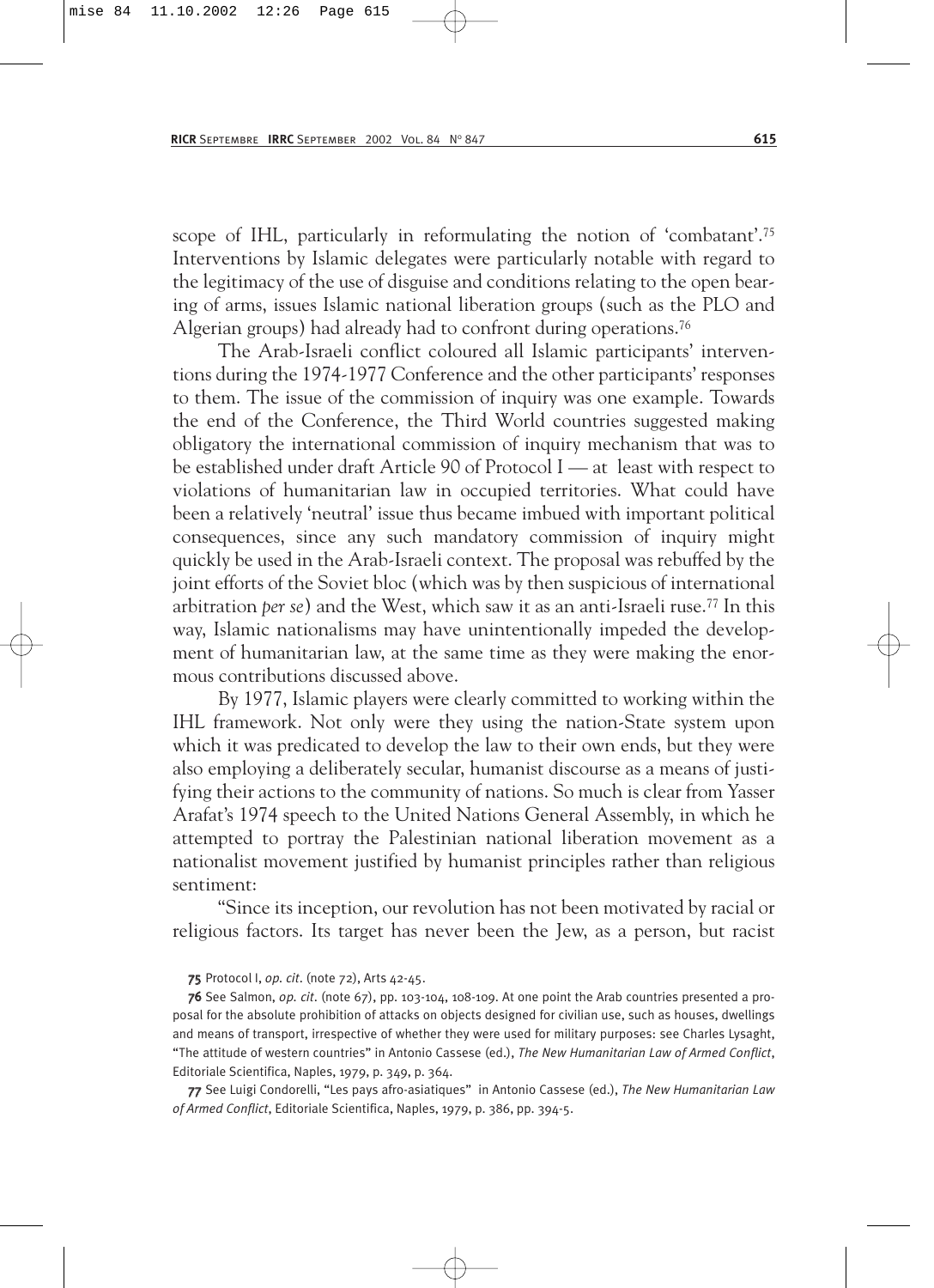Zionism and aggression. In this sense, ours is also a revolution for the Jew, as a human being. We are struggling so that Jews, Christians and Muslims may live in equality, enjoying the same rights and assuming the same duties, free from racial or religious discrimination."78

Arafat's words reflect the trend of the previous 75 years: the suppression of particularized Islamic identity within the discourse of international humanitarian and public international law more generally, perhaps in an effort by Islamic actors to use those systems to their own ends, or perhaps a less controlled process of civilizational subjugation. However, at strategic points during the 1974-1977 conference, signs began to emerge of a fundamental change of attitude by some Islamic players towards the public international legal system in general, and especially towards IHL; a number of them began in particular to portray the Islamic legal order as an *alternative* to international humanitarian law rather than as a contributor to it. The records of discussions on Additional Protocol II,79 which regulates internal conflicts, contain a few crucial indications of the emergence of this scepticism towards IHL.80 These were early signs of a revolutionary move by some Islamic players away from the humanist basis of the IHL legal order to the theocratic normativity of Islam. The shift took root in the years to come and, as we shall see, now poses a fundamental challenge to the secular universalism of humanitarian law.

## **1977-1998: Humanist and religious universalisms – competing or compatible?**

The Islamic Revolution in Iran signalled a revival of theocratic Islamic ideology and politics which fundamentally changed the relationship between Islamic players and the public international legal system, including IHL. Islam and humanitarian law are increasingly treated as competing normative systems. In this section, I examine two specific episodes to demonstrate this rivalry: the Iran-Iraq war of 1980-1988 and the gender controversy in the negotiation of the Rome Statute of the International Criminal Court.

<sup>78</sup> Lukacs, *op. cit*. (note 74), p. 174.

<sup>79</sup> *Op. cit*. (note 72).

<sup>80</sup> See Howard S.Levie (ed.), *The Law of Non-International Armed Conflict: Protocol II to the 1949 Geneva Conventions*, Martinus Nijhoff, Dordrecht, 1987, p. 5 (Egypt on compatibility of draft Protocol II with Islam), p. 65 (Saudi Arabia on compatability of Article 1 with Islamic law doctrine of full respect and protection for all human beings regardless of colour or race) and p. 301 (Saudi Arabia on penal provisions).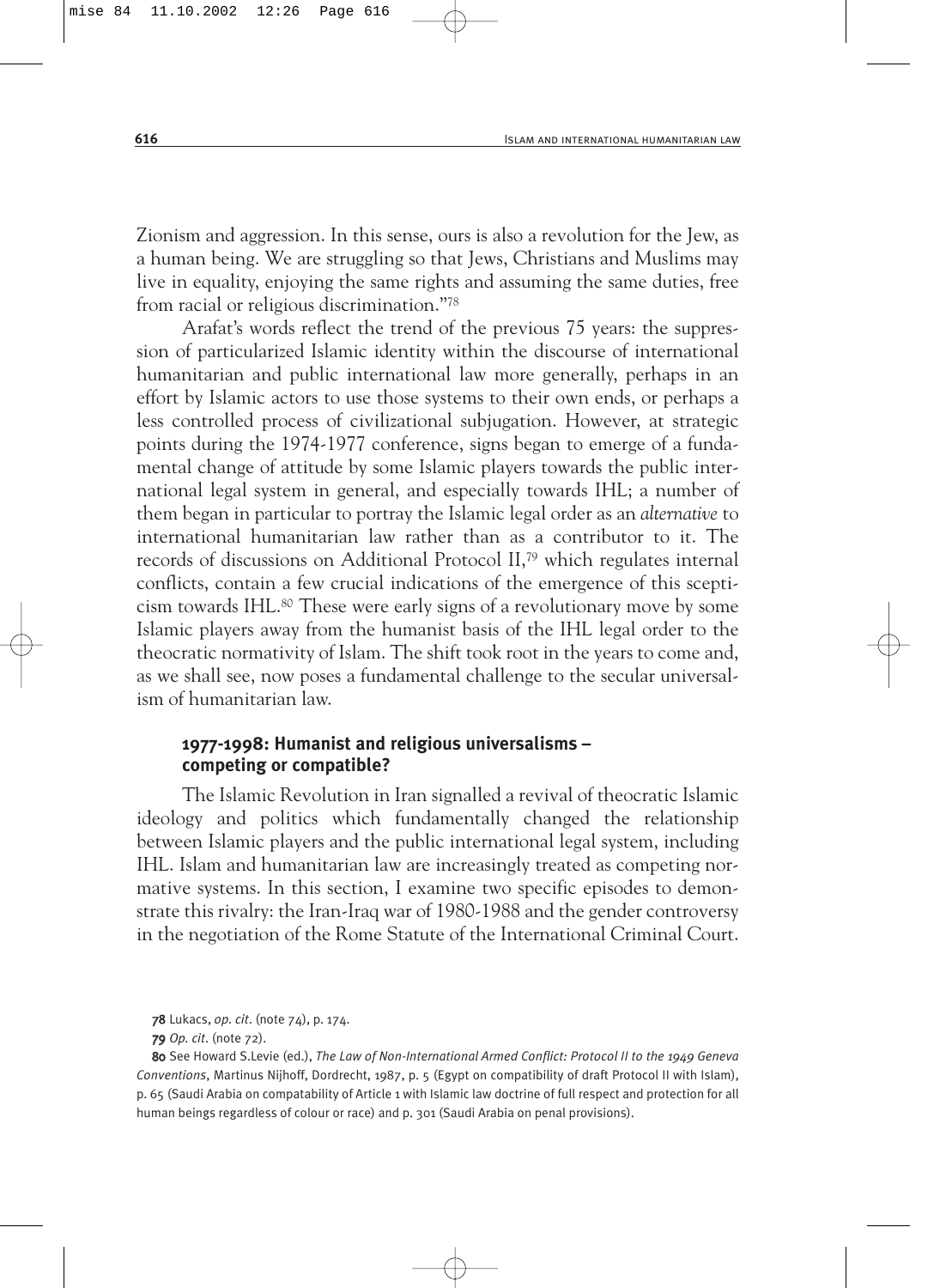Following the Islamic Revolution, the Islamic Republic of Iran appeared to abandon nationalism in favour of a radical and universalist Islam. This shift from nationalist particularity to Islamic solidarity was expressed within the discourse of international humanitarian law by the note of 4 September 1980 in which Iran announced that it was adopting the red crescent emblem as the distinctive sign of its armed forces' medical services, instead of the red lion and sun.81

The conflict which broke out between Iran and Iraq in 1980 raised the question of how this Islamic solidarity would affect each party's conduct during hostilities. Outwardly, at least, both States appeared to be willing to work within the framework of international humanitarian law, as numerous public documents show.82 The substantive reality was, however, quite different, both sides apparently violating IHL on a number of occasions.<sup>83</sup> Such discrepancies between rhetoric and action are not, unfortunately, unusual in IHL and do not tell us much about the commitment of either State to Islamic norms rather than those of IHL.

The rhetoric directed not at the external, international community but at each party's own internal constituency is more revealing. In domestic fora, the Iranian leadership consistently defined the war as a struggle to protect Islam against an "Iraqi non-Muslim Ba'thist" blasphemer (Saddam Hussein).84 In contrast, the Iraqi leadership presented the war first as necessary to protect Iraqi sovereignty against an Iranian "revolution without borders" and later as a defence of Iraqi territorial integrity against Iranian aggression.<sup>85</sup> Iran looked to Islamic norms, while Iraq looked to public international law.

81 "Adoption of the red crescent by the Islamic Republic of Iran", *International Review of the Red Cross*, No. 219, November-December 1980, pp. 316-317.

82 See for example *Letter dated 28 June 1984 from the Deputy Permanent Representative of Iraq to the United Nations addressed to the Secretary-General*, UN Doc. S/16649, 28 June 1984; *Statement dated 17 July 1989 by the Foreign Ministry of the Islamic Republic of Iran*, UN Doc. S/20470, 19 July 1989, Annex.

83 See for example ICRC, Memorandum from the International Committee of the Red Cross to the States Parties to the Geneva Conventions of 12 August 1949 concerning the conflict between the Islamic Republic of Iran and Republic of Iraq, Geneva, 7 May 1983, reprinted in Marco Sassòli and Antoine A. Bouvier, *How Does Law Protect in War?*, ICRC, Geneva, 1999, p. 978; and ICRC, Second Memorandum from the International Committee of the Red Cross to the States Parties to the Geneva Conventions of 12 August 1949 concerning the conflict between the Islamic Republic of Iran and Republic of Iraq, Geneva, 10 February 1984, reprinted in *ibid*., p. 982; see also UN Doc. S/RES/540 (31 October 1983).

84 See Shahram Chubin and Charles Tripp, *Iran and Iraq at War*, I.B. Tauris and Company Ltd., London, 1988, p. 38.

85 Kelsay, *op. cit*. (note 63), p. 213.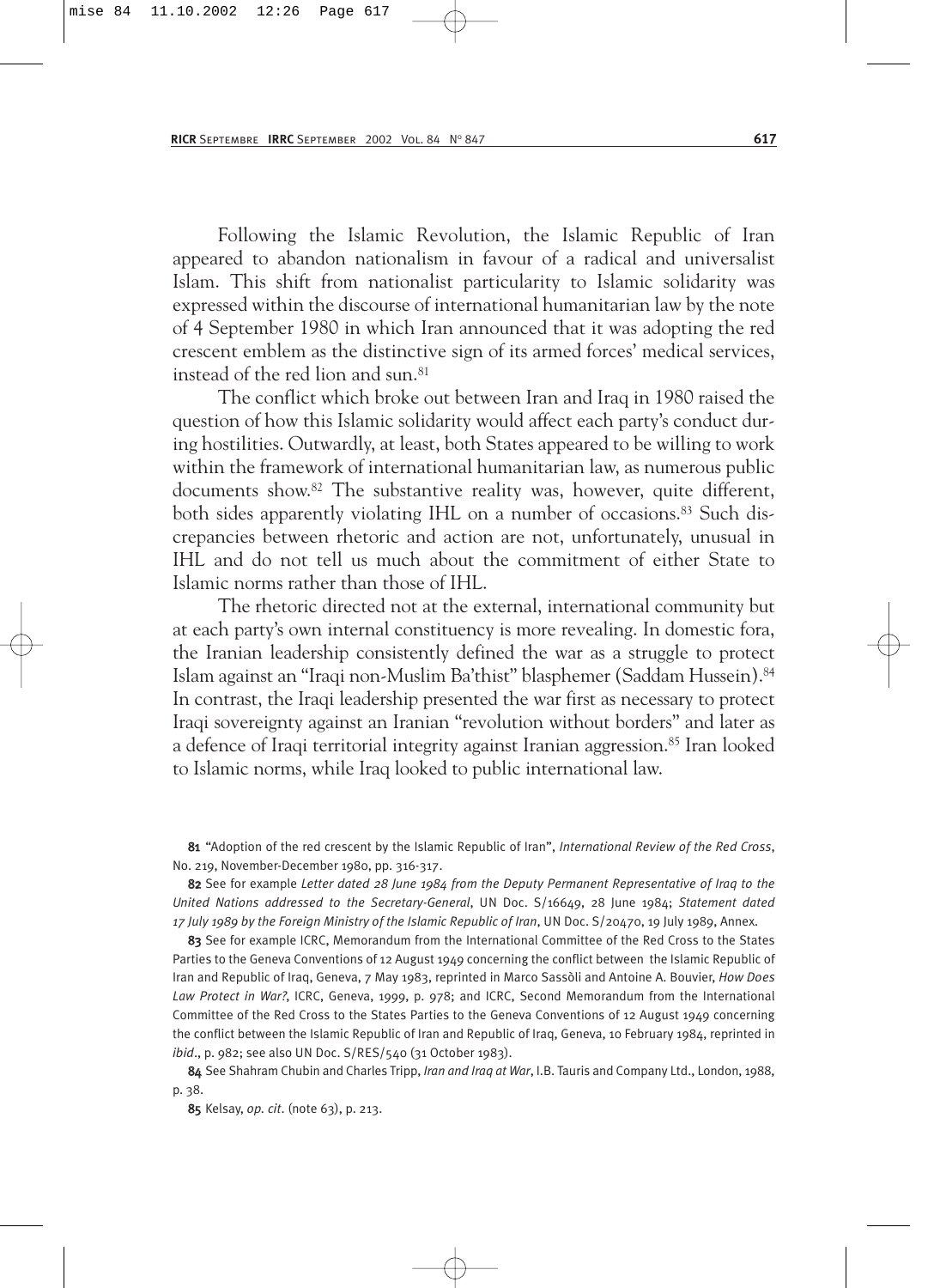These different approaches were not, however, merely rhetorical. They also impacted on the conduct of each party within the hostilities. The Iraqi High Command justified its deliberate targeting of Iranian civilians to its own people through *Kriegsräson*, arguing that humanitarian constraints did not apply in a 'war of survival' and that it was legitimate to target Iranian civilians to reduce their support for their leadership's military policy.86 The argument received short shrift in international fora.87 The Iranian leadership conversely adapted the notion of a 'people's war' which the PLO and other Islamic national liberation movements had so successfully pioneered in the 1970s, giving it an Islamic twist.88 Iranian military planners aimed, they announced, to "do away with conventional warfare methods" in favour of "Islamic warfare".89 This had two crucial implications for Iranian war planning: first, victory was to be defined not by outcomes (destruction of the enemy's military) but by process (the manifestation of faith through self-sacrifice); second, an Islamic people's war permitted war only against the heretical Iraqi leadership and not the faithful Iraqi people, who could be turned against that leadership.90

In some ways, this approach seemed to sit comfortably with international humanitarian law, arguing as it did for a distinction between Iraqi civilians and military structures. As time went on, it became clear that there was one major disjuncture between the two approaches: the object of Iranian military action was not that identified in the St Petersburg Declaration — the weakening of the military forces of the enemy — but a personal manifestation of faith through the spilling of one's own, or an infidel's, blood.<sup>91</sup> Human life was not valued in and of itself, but as a manifestation of subjugation (*islam*) to Allah. This both encouraged self-martyrdom and characterized those lives not conducted in the spirit of *islam* as inherently disposable. Preferential treatment was to be given to 'believer' over 'loyalist' prisoners of war.92 When it became clear in 1984 that the Iraqi *shi'i* would not revolt against their Ba'thist government, Iranian plan-

86 *Ibid*., p. 215; Chubin and Tripp, *op. cit*. (note 84), p. 60.

87 See for example UN Security Council Resolution 543, UN Doc. S/RES/543, 31 October 1983, para. 2.

88 Kelsay, *op. cit*. (note 63), pp. 215-216.

89 *Ibid*. See also Chubin and Tripp, *op. cit*. (note 84), p. 43.

90 *Ibid*., pp. 213-214; Chubin and Tripp, *op. cit*. (note 84), pp. 40-46.

91 See Chubin and Tripp, *op. cit*. (note 84), p. 40.

92 See *Prisoners of War in Iran and Iraq: The Report of a Mission Dispatched by the Secretary-General*, UN Doc. S/16962, January 1985.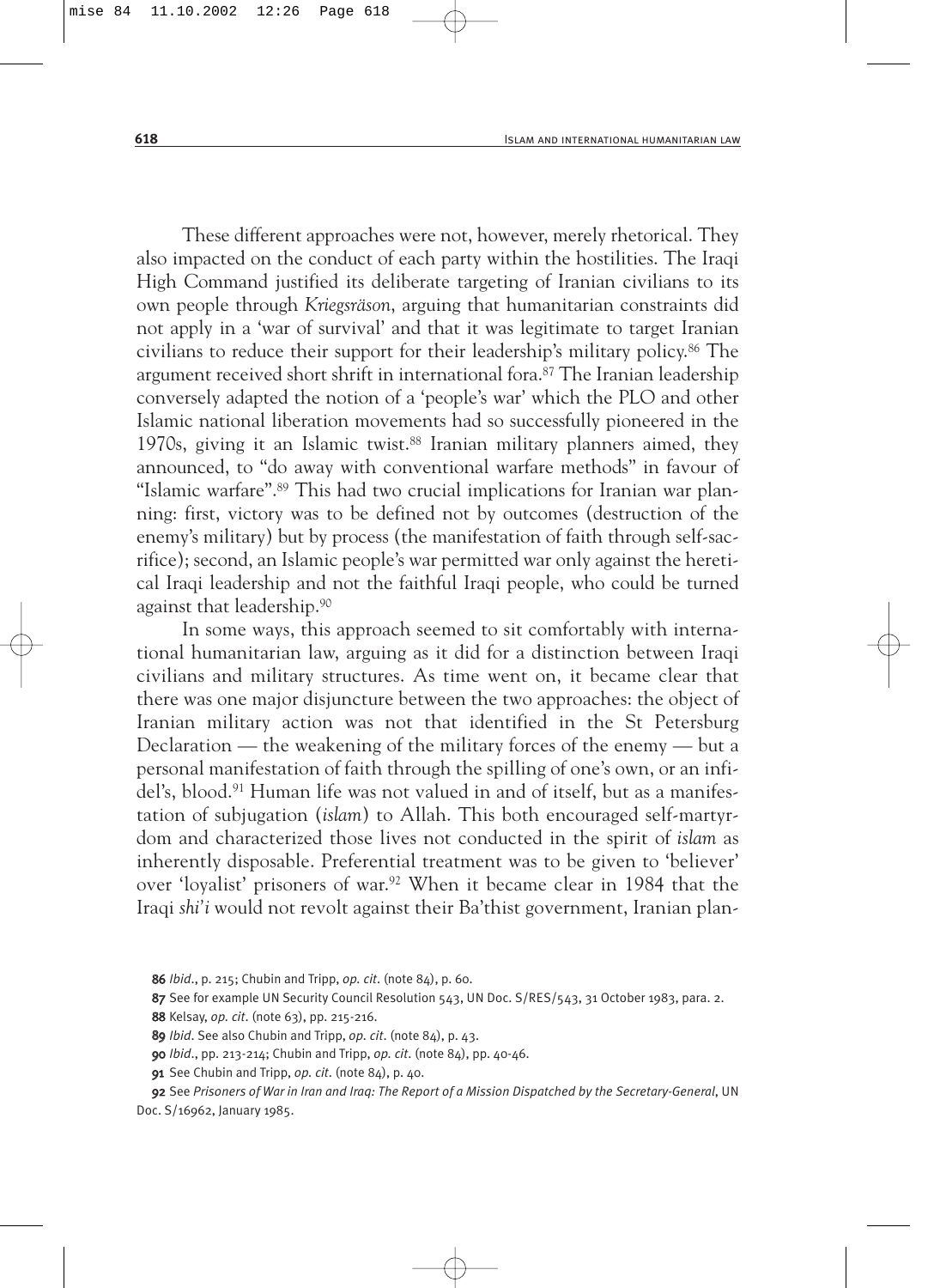ners began, it now appears, to target civilians, beginning with the shelling of Basrah.93

The Islamic Revolution in Iran had, in this quiet way, flowed on into the norms of warfare. Iran had, in effect, issued a direct challenge to Islamic players to consider whether their conduct in war was governed by the norms of IHL or by Islam. No longer could Islamic players unequivocally accept that Islam was confined to the role of a contributor civilization under a neutral, secularist modern IHL canopy; instead, the two systems were now perceived to be in direct competition.

As IHL developed over the ensuing decade and the conduct in periods of armed conflict which it sanctioned became increasingly precisely defined, the question of gender relations became an important site of its contest with Islam. Nowhere was this more clear than in the negotiation of a Statute for an International Criminal Court at the 1998 Rome Diplomatic Conference ("Rome Statute").94

First, the gender controversy was triggered by the negotiation of provisions regulating gender balance in the personnel of the Court.<sup>95</sup> The Arab States opposed any attempt to impose a quota system. They successfully negotiated a compromise position removing the reference to gender and requiring States parties to take into account, in selecting the judges and other staff, the need for a "fair representation of female and male judges".96

Second, Islamic States challenged the definition of the term 'gender' itself and its application to substantive norms of criminality.97 Many of them saw in the draft provisions of the Court's Statute a first step in the regulation by public international law of gender relations within their borders. While these States could accept that the application and interpretation of law by the ICC must be consistent with internationally recognized human rights, as a draft of the Statute provided, they could not accept (as the draft also pro-

93 See Kelsay, *op. cit*. (note 63), pp. 214-215; Chubin and Tripp, *op. cit*. (note 84), p. 51.

94 Rome Statute of the International Criminal Court, 17 July 1998, UN Doc. A/CONF.183/9\*, reprinted in 37 ILM 999 (1998). See generally Roy S. Lee (ed.), *The International Criminal Court: The Making of the Rome Statute: Issues, Negotiations*, *Results*, Kluwer Law International, The Hague, 1999.

95 See Cate Steains, "Gender issues" in Lee (ed.), *op. cit*. (note 94), p. 372.

96 Rome Statute, *op. cit*. (note 94), Arts 36(8)(iii) and 44(2). See also the comments by Algeria, Egypt, Jordan, Kuwait, Libyan Arab Jamahiriya and Qatar in the 1996 *Report by the Preparatory Committee on the Establishment of an International Criminal Court*, Vol. II (Compilation of Proposals), UNGA Official Records, Fifty-first Session, Supplement no. 22A, A/51/22 (1996) at 12.

97 See Otto Triffterer (ed.), *Commentary on the Rome Statute of the International Criminal Court: Observers' Notes*, Nomos, Baden-Baden, 1999, pp. 164-165.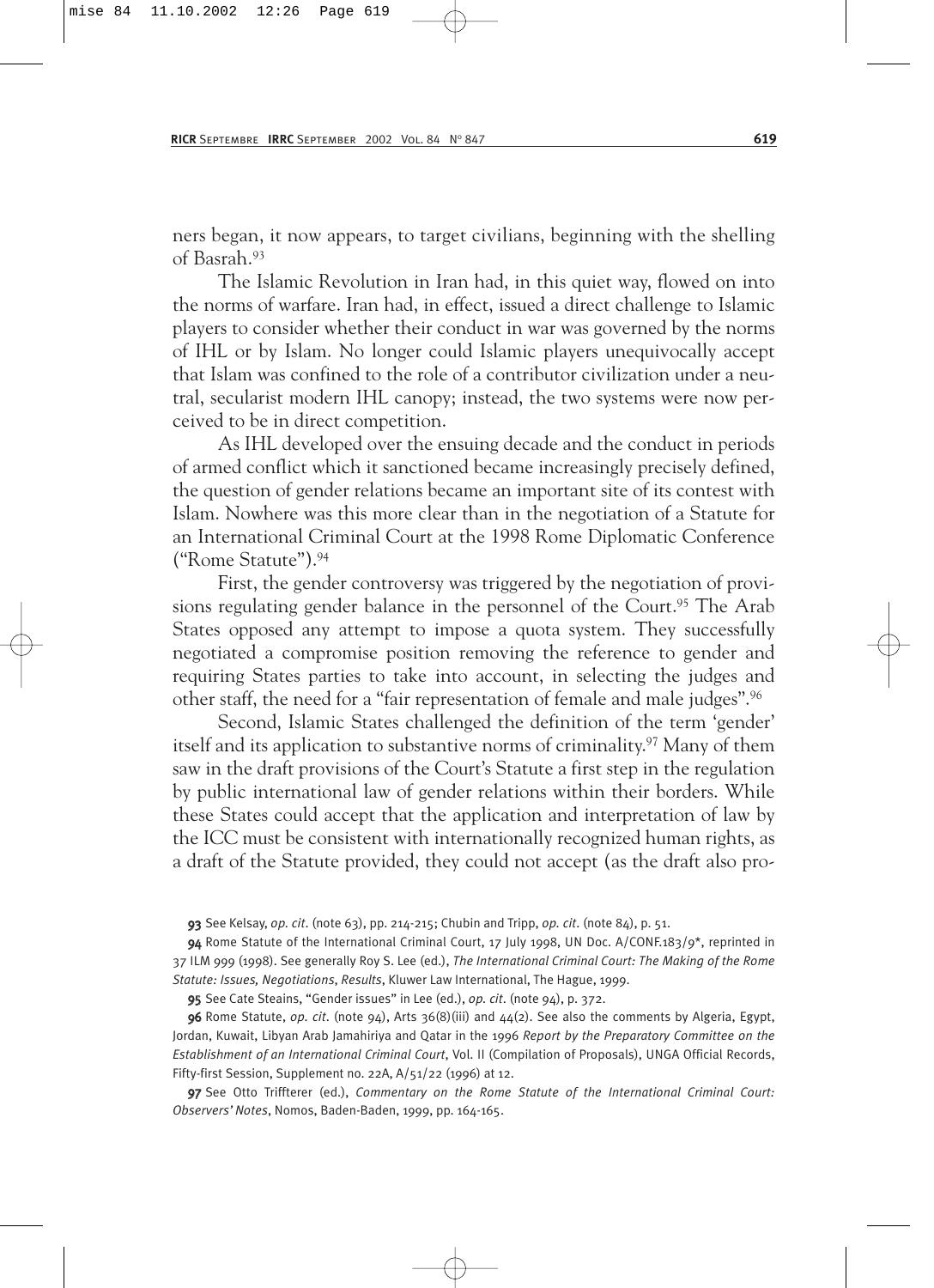vided) that the application and interpretation of the law must be without any adverse distinction founded on the grounds of gender.<sup>98</sup> The Islamic States feared that, by accepting such a statement, they would at best prevent the ICC from interpreting international law in accordance with *shari'a*, and at worst place the Court in a position of judgment over domestic practices admitted as compatible with internationally recognized human rights but involving an apparent 'distinction' based on gender. This was not simply a matter of conflicting Islamic and international humanitarian law duties, but more of finding a way to allow for Islamic difference within IHL. It raised a critical question: is there a place for Islamic civilization within international humanitarian law?

The Arab Islamic States were joined in their opposition to the 'no adverse distinction' clause by conservative Christian States particularly concerned about the use of the clause to criminalize State actions aimed at discouraging homosexuality.99 Some States appeared willing to retain the no adverse distinction clause, providing 'gender' was removed altogether, or perhaps replaced by the term 'sex', which would avoid the 'problem' of homosexuality. This proposal met with defeat at the hands of a coalition of primarily western, liberal Christian-majority States.<sup>100</sup>

Since 'gender' was set to stay in the Statute, the controversy shifted to the definition of that term. All participants realized that it was the sociological aspect of the concept which was problematic, so negotiations focused on language allowing for sociological difference in the construction of gender roles. Proposals including language such as "males and females, in the context of society *and the traditional family unit*" were rejected, as was "males and females in the context of *their* society".101 The removal of 'their' in the final wording of the definition<sup>102</sup> is important. The Rome Statute presents a definition of gender within international humanitarian law which involves an abstracted, universal concept of society, not particularized to any civilization or tradition. Exactly how that abstracted notion is conceived and applied by the judges and Prosecutor of the ICC in any given case will play a major role in determining whether and how IHL can accommodate different civilizations.

98 Steains, *op. cit*. (note 95), p. 372.

101 *Ibid*., p. 374.

102 Rome Statute, *op. cit*. (note 94), Art. 7(3): "For the purpose of this Statute, it is understood that the term 'gender' refers to the two sexes, male and female, within the context of society. The term 'gender' does not indicate any meaning different from the above."

<sup>99</sup> *Ibid*.

<sup>100</sup> *Ibid*.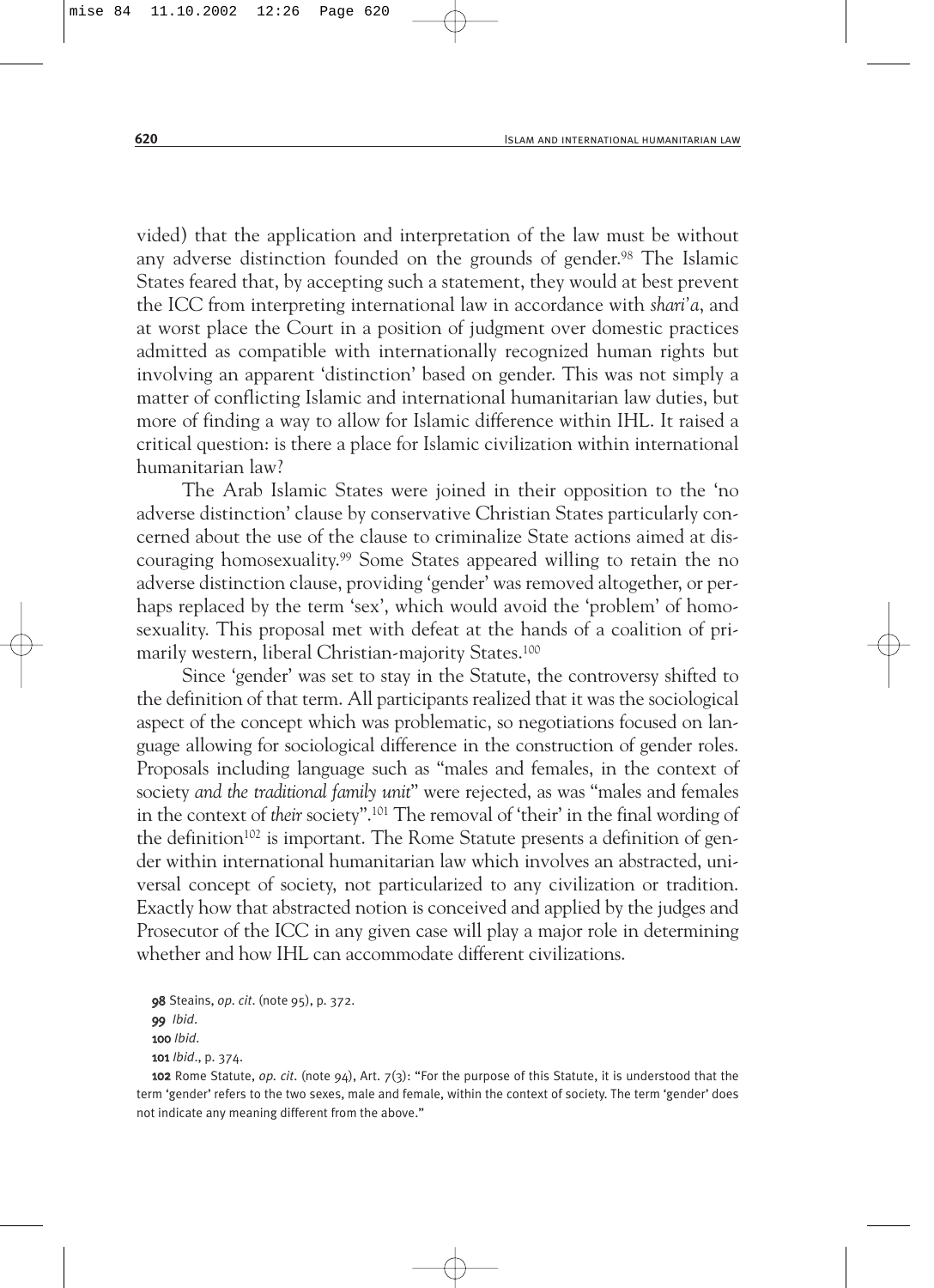We can speculate how this process of accommodation may occur by looking to the third manifestation of the gender controversy in the negotiation of the Rome Statute — the definition of 'forced pregnancy'.103 A number of Arab Islamic States, again joined by Catholic powers including the Holy See, at first refused to accept the inclusion of forced pregnancy as a crime against humanity because they feared it would impose an international obligation upon them to give forcibly impregnated women access to abortion.104 They argued that prosecution of the conduct in question could occur through charges of rape and unlawful detention, both of which were crimes already included in the Statute. These States were opposed by a broad coalition, notably including Turkey.105 A solution was finally reached through a special series of meetings which established the consensus position that the crime would be included along with a specific clarification that it should not be construed to interfere with national laws concerning abortion or pregnancy.106

The central question in the forced pregnancy debate was again whether IHL could accommodate conflicting social visions, different civilizations. Its successful resolution demonstrates that humanitarian law can work as a product of dialogue, a conversation between civilizations. The humanism of IHL may be a European and even Christian artefact, but it is a principle which all civilizations now appear to entertain.107 What is needed in developing and applying IHL is a conversation between these civilizations to find ways in which their common humanity can be maintained and expressed, while allowing for the application of rules and norms in different civilizational contexts.

103 See Triffterer, *op. cit*. (note 97), pp. 164-165.

104 See Steaines, *op. cit*. (note 95) pp. 366-367.

106 *Ibid.*, p. 367. Art. 7(2)(f) now provides: " 'Forced pregnancy' means the unlawful confinement of a woman forcibly made pregnant, with the intent of affecting the ethnic composition of any population or carrying out other grave violations of international law. This definition shall not in any way be interpreted as affecting national laws relating to pregnancy."

107 Notable in this respect is the ratification by Saudi Arabia on 28 November 2001 of the Second Additional Protocol. This is, perhaps, an important sign that at least one Islamic actor believes that international humanitarian law and Islamic law can sit comfortably together, even in situations of non-international armed conflict. It may be an important indicator of the willingness of Islamic actors to engage in that conversation of civilizations which, as I describe below, I believe lies at the heart of the future and process of IHL.

<sup>105</sup> *Ibid*.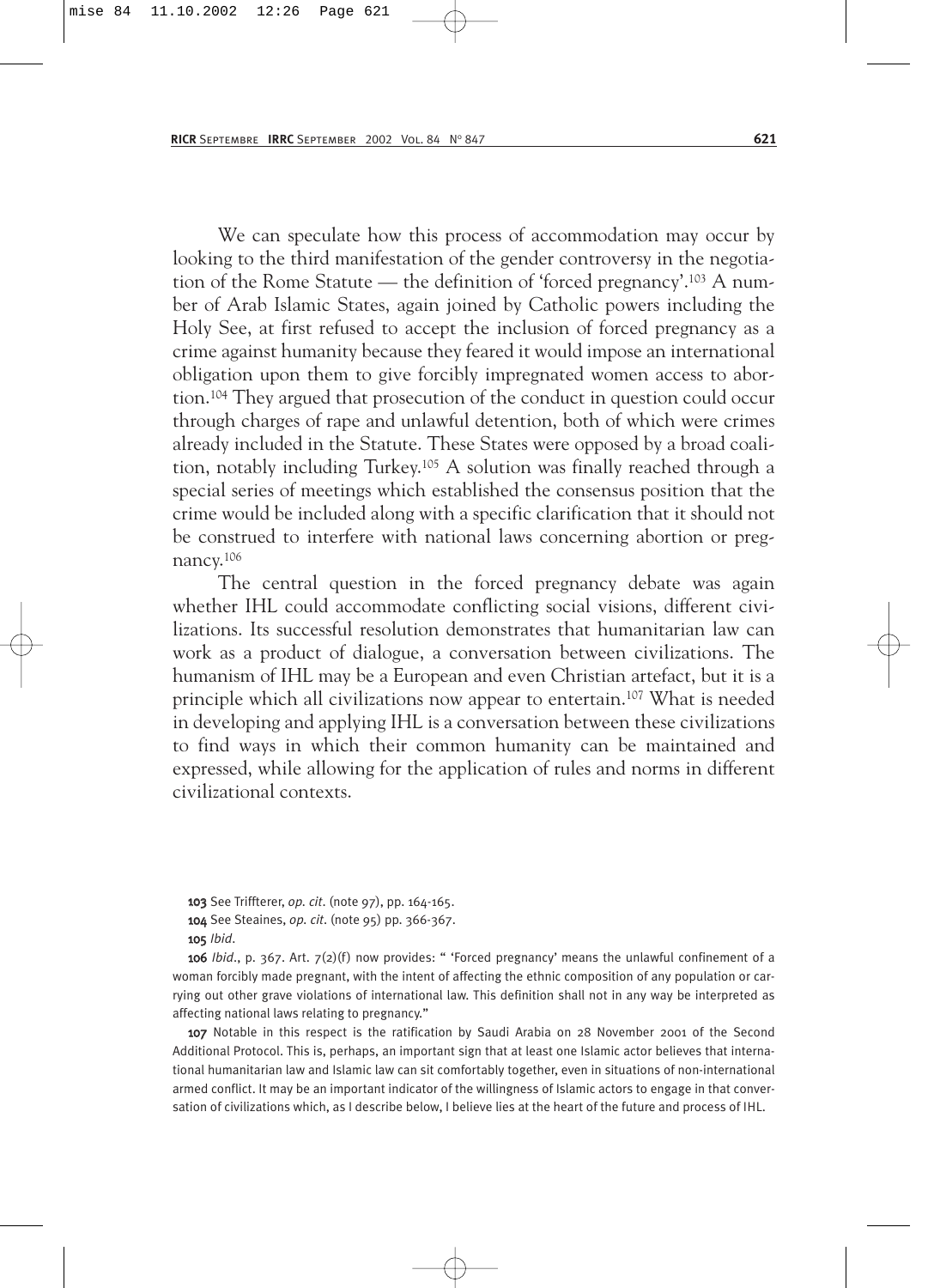#### **Conflict and conversation**

In 1856, at the beginning of the period of interaction between Islam and international humanitarian law which this paper has reviewed, there were considerable divergences between Islamic doctrine and IHL. Today, those divergences have significantly diminished, partly as a result of the interaction between European and Islamic civilization and the adaptation of humanitarian law that interaction produced. Other writers have mapped the now substantial congruence between Islamic and IHL norms of conduct in armed conflict,<sup>108</sup> on such diverse issues as the subjects of those norms,<sup>109</sup> crimes,<sup>110</sup> the limitation of belligerent conduct,<sup>111</sup> protection of civilians<sup>112</sup> (including restrictions on targeting women, children and elderly persons), $^{113}$ prisoners of war,<sup>114</sup> restrictions on the treatment of occupied territory and property,<sup>115</sup> spies,<sup>116</sup> perfidy,<sup>117</sup> ruses of war,<sup>118</sup> illegal means of warfare,<sup>119</sup> and criminal responsibility.120

The emblem debate reminds us, however, that there is an underlying controversy which calls this apparent compatibility into question. That controversy asks, simply, how religious norms, which draw their authority from a transcendental source (Allah),121 and humanist norms, which draw their

108 See generally Ereksoussi, *op. cit*. (note 2); Busuttil, *op. cit*. (note 2); Algase, *op. cit*. (note 2).

110 *Ibid*., pp. 38-41 (on criminality), 45-63 (aggression), 63-73 (war crimes), 74-75 (restricted weapons), 76-78 (crimes against humanity), 79-89 (slavery), 90-93 (genocide), 94-97 (apartheid), 98-106 (torture), 107- 112 (internationally protected persons), 113-115 (hostages), 116-120 (drug offences), and 132-134 (piracy).

111 Taube, *op. cit*. (note 8), pp. 390-394; Rechid, *op. cit*. (note 11), pp. 385-386; El-Dakkak, *op. cit*. (note 2), pp. 115-124; Malekian, *op. cit*. (note 2), pp. 135-147.

112 Melakian, *op. cit*. (note 2), pp. 154-159; see also Ameur Zemmali, *Combattants et prisonniers de guerre en droit islamique et en droit international humanitaire*, Éditions A. Pedone, Paris, 1997; Taube, *op. cit*. (note 8), p. 391, citing Abu Bakr (634 CE), p. 392 citing Marghinani; ben Achour, *op. cit*. (note 2), pp. 61-63; El-Dakkak, *op. cit*. (note 2), p. 119; Zemmali, *op. cit*. (note 2) p. 132 ; Bedjaoui, *op. cit*. (note 2), p. 292.

113 See generally ben Achour, *op. cit*. (note 2), p. 65; El-Dakkak, *op. cit*. (note 2), pp. 121-124; Zemmali, *op. cit*. (note 2), pp. 131-132; Bedjaoui, *op. cit*. (note 2), p. 290; Malekian, *op. cit*. (note 2), pp. 149-153.

114 Taube, *op. cit*. (note 8), p. 391, citing Abu Bakr (680 CE).

115 Taube, *op. cit*. (note 8), p. 391, citing Abu Bakr; p. 392, citing Marghinani's *Hidayah* (1196 CE); Zemmali, *op. cit*. (note 2), p. 133.

116 Zemmali, *op. cit*. (note 2), p. 131.

117 Taube, *op. cit*. (note 8), p. 392, citing Marghinani; El-Dakkak, *op. cit*. (note 2) pp. 116-118.

118 El-Dakkak, *op. cit*. (note 2), pp. 118-119.

119 Taube, *op. cit*. (note 8), pp. 392-3, citing Mahmoud el Mahboud's *Vikayah* (1280 CE); Bedjaoui, *op. cit*. (note 2), p. 291.

120 Malekian, *op. cit*. (note 2), pp. 172-178.

121 Cf. Rechid, *op. cit*. (note 11), p. 392.

<sup>109</sup> Malekian, *op. cit*. (note 2), pp. 36-38.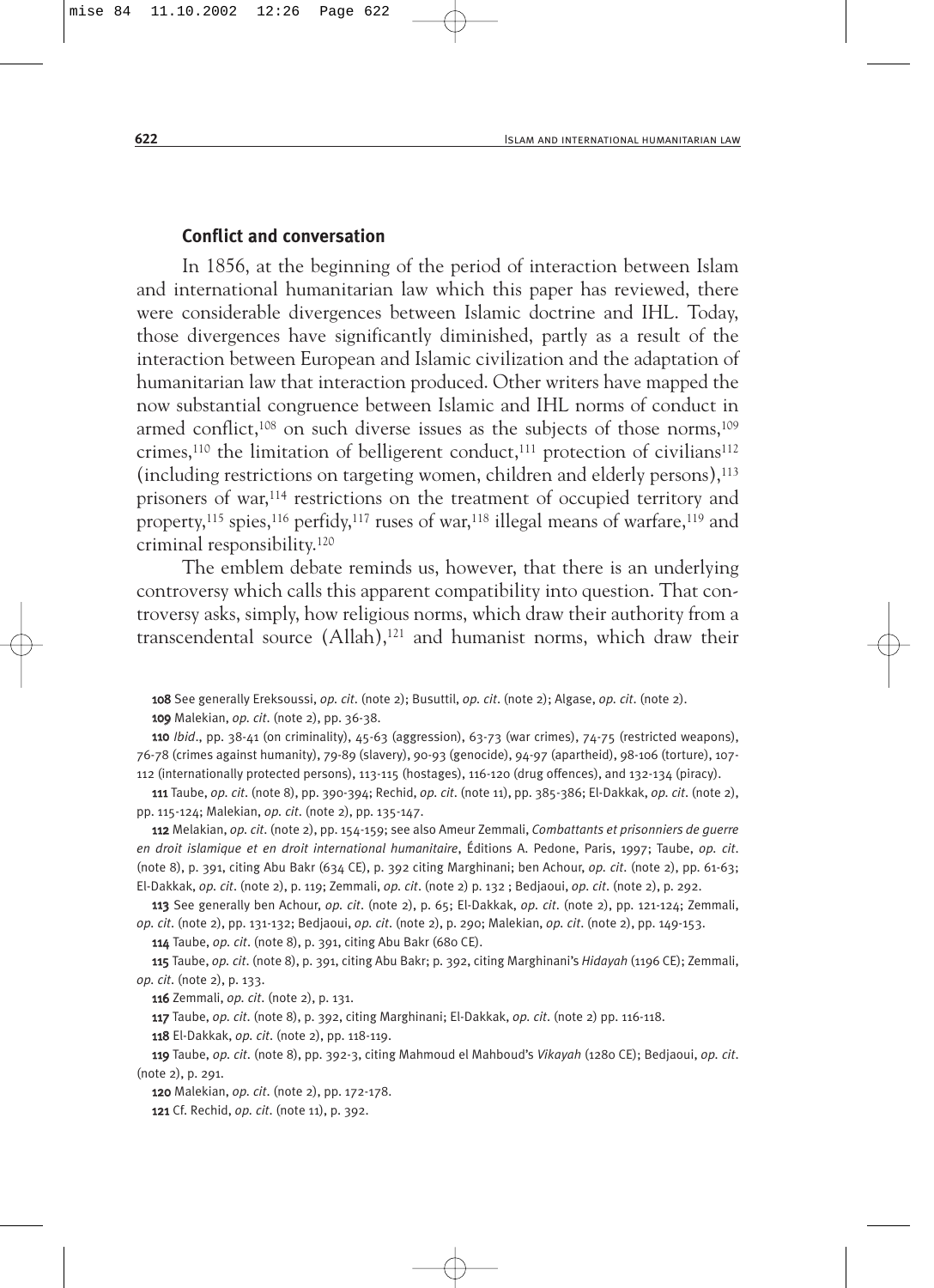authority from their immanent, human conception, can be reconciled. Do Islamic soldiers and diplomats owe their ultimate duty to Allah or to humanity? If rules of Islam and rules of international humanitarian law conflict, which one stands higher in the normative hierarchy?

We might attempt to wriggle out of the problem by suggesting that Islamic law is a "local custom" within public international law, binding between Islamic States, within a larger universal framework.122 That approach would, however, create terrible problems, especially in conflicts involving parties with mixed Islamic and non-Islamic populations. Would Islamic soldiers be bound by Islamic law in relation to Islamic civilians, but by different rules of international humanitarian law in relation to other civilians? This risks reviving the mediaeval Christian doctrine of just war and undermining the universality of IHL. Moreover, it may simply be impossible to demonstrate the continuing existence of an Islamic local custom within IHL, given the degree to which Islamic States have adopted the IHL framework.123 Any Islamic local custom which did once exist may well have fallen into desuetude.

A better solution, I suggest, is to understand international humanitarian law as a *conversation between civilizations*. Islam is just one of the civilizations (in the sense of Article 9 of the PCIJ and ICJ Statutes) engaged in this conversation, just one of the jurisprudential sources which may be tapped in the quest to identify "general principles of law recognized by civilized nations".124

This is not to say that international humanitarian law is a static, supranational code negotiated by different civilizations.<sup>125</sup> Instead, we should understand it as the *process* of conversation between civilizations, the *process of* deliberate non-violent adjustment, dialogue and negotiation between competing sources of norms governing violent conflict.126 Treaties and other

122 See M.H. Mendelson, "The formation of customary international law", *Recueil des Cours*, Vol. 272, 1998, p. 155, pp. 215-7; G. Cohen-Jonathan, "La coutume locale", *Annuaire français de droit international*, Vol. 7, 1961, p. 119. Local customs can be bilateral (e.g. *Right of Passage over Indian Territory* (*India* v. *Portugal*), (1960) ICJ Reports 6 at 39), regional (as was considered in the *Asylum case* (*Peru* v*. Colombia*), (1950) ICJ Reports 266) or common to a "particular ideological group, or a group which shares the same policies on a specific issue, irrespective of their location": Mendelson, *op. cit*., p. 216.

123 Compare Bedjaoui, *op. cit*. (note 2), p. 295.

124 See ICJ Statute, Art  $38(1)(c)$ .

125 Compare Bartram S. Brown, "Nationality and internationality in international humanitarian law", *Stanford Journal of International Law*, Vol. 34, No. 2, 1998, pp. 347-406.

126 Compare International Law Association, *Report of the Sixty-Fifth Conference* (1992), El-Fania, Cairo, 1993, p. 4; see also Strawson, *op. cit*. (note 60).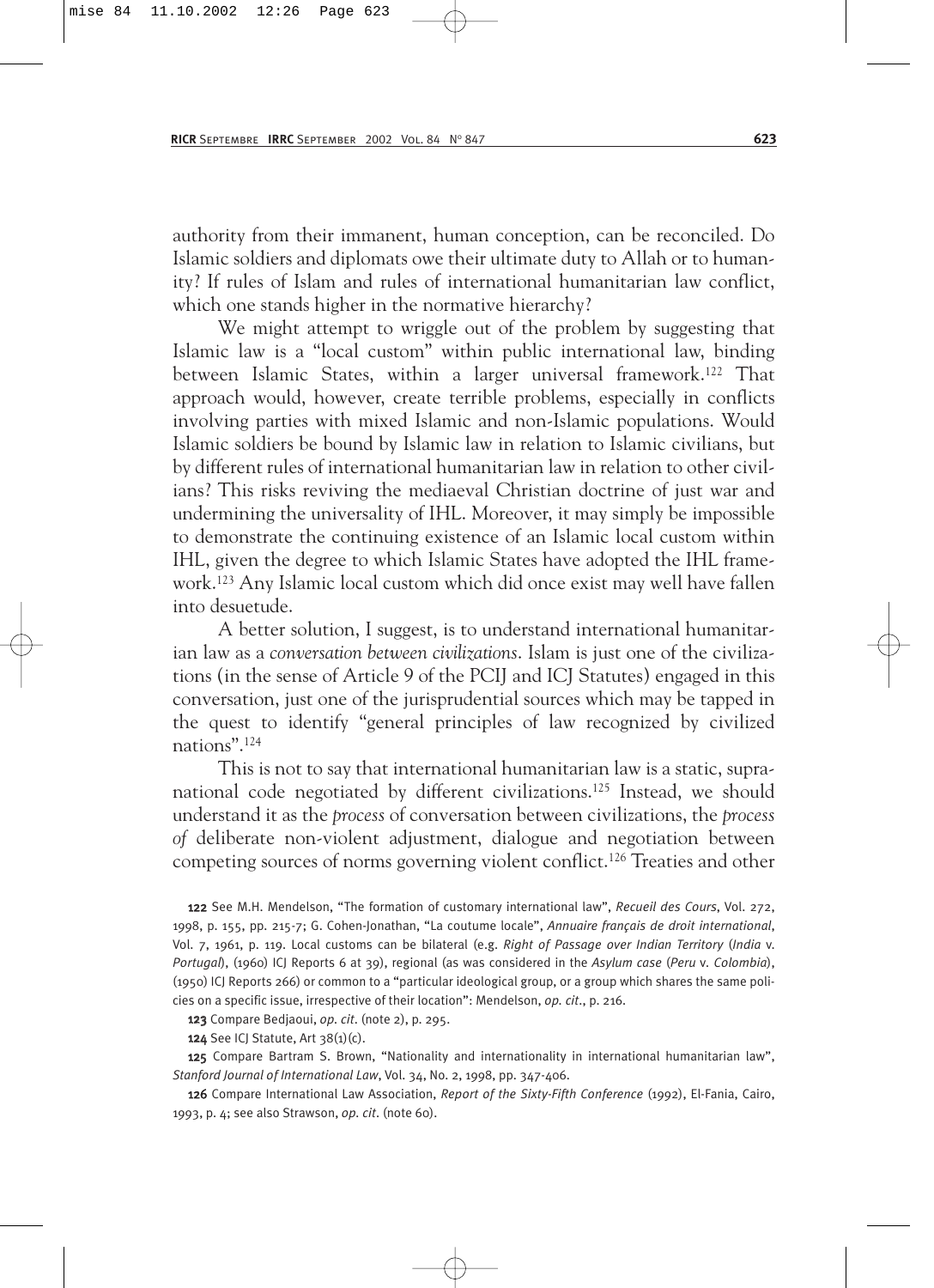IHL texts are, of course, records of the obligations that have been adopted by participants in that conversation during its course. The conversation is predicated upon equal participation — or, as we know it, sovereignty — so these are *self-imposed* obligations. International humanitarian law becomes a consensual process of pooling sovereignty to limit the harmful effects of violent conflict. The humanism of the process lies precisely in the commitment to creating limitations upon violent conflict; but each participant in the process remains free to perceive as they wish the source of the normative force of the obligations the process produces. Each State can characterize the ultimate source of the bindingness of IHL norms differently, *so long as that bindingness* is *recognized*. Thus for one State, the stimulus for participation in the humanitarian law process may be transcendental, while for others it may be immanent. Whatever the source of bindingness, that authority is transferred, through the sovereign consent which underpins each player's participation in the process, *on to* the legal norms and solutions which emerge from the process.127 In this sense, IHL processes and norms reflect multiple values and multiple sources of authority: they are *multivalent*. 128

The Rome Statute and the emblem provide excellent examples of how understanding international humanitarian law as a process of conversation between civilizations allows us to avoid both the problem of normative hierarchy and the problem of orientalism. Both involve the construction of compromise solutions through dialogue which respects difference. Each solution permitted Islamic identity to be maintained without jeopardizing Islamic participation in the IHL process. Both were produced by conversation between civilizations, *"une technique de production d'unité à partir de la pluralité reconnue."*<sup>129</sup>

This technique is probably compatible with Islamic doctrine, in particular *ikhtilaf* and the *hadith* indicating that "Difference in opinion … is a sign of the bounty of God."130 In this way,

*"[l]e droit islamique pourrait devenir* — *et devrait devenir* — *un facteur essentiel et efficace pour garantir l'universalisme du droit international humanitaire."*<sup>131</sup>

129 Guy de Lacharrière, "Le point de vue juriste: la production et l'application du droit international dans une monde multiculturel", in R.J. Dupuy (ed.), *L'avenir du droit international dans un monde multiculturel*, Colloque, La Haye, 17-19 Novembre 1983, Martinus Nijhoff, The Hague, 1984, p. 67.

130 Glenn, *op. cit*. (note 4), p. 325; see also Bedjaoui, *op. cit*. (note 2), p. 284.

<sup>127</sup> Compare Mahmassani, *op. cit*. (note 2), p. 233.

<sup>128</sup> On multivalence in the reconciliation of legal traditions, see Glenn, *op. cit*. (note 4), pp. 324-327.

<sup>131</sup> El-Dakkak, *op. cit*. (note 2), p. 125.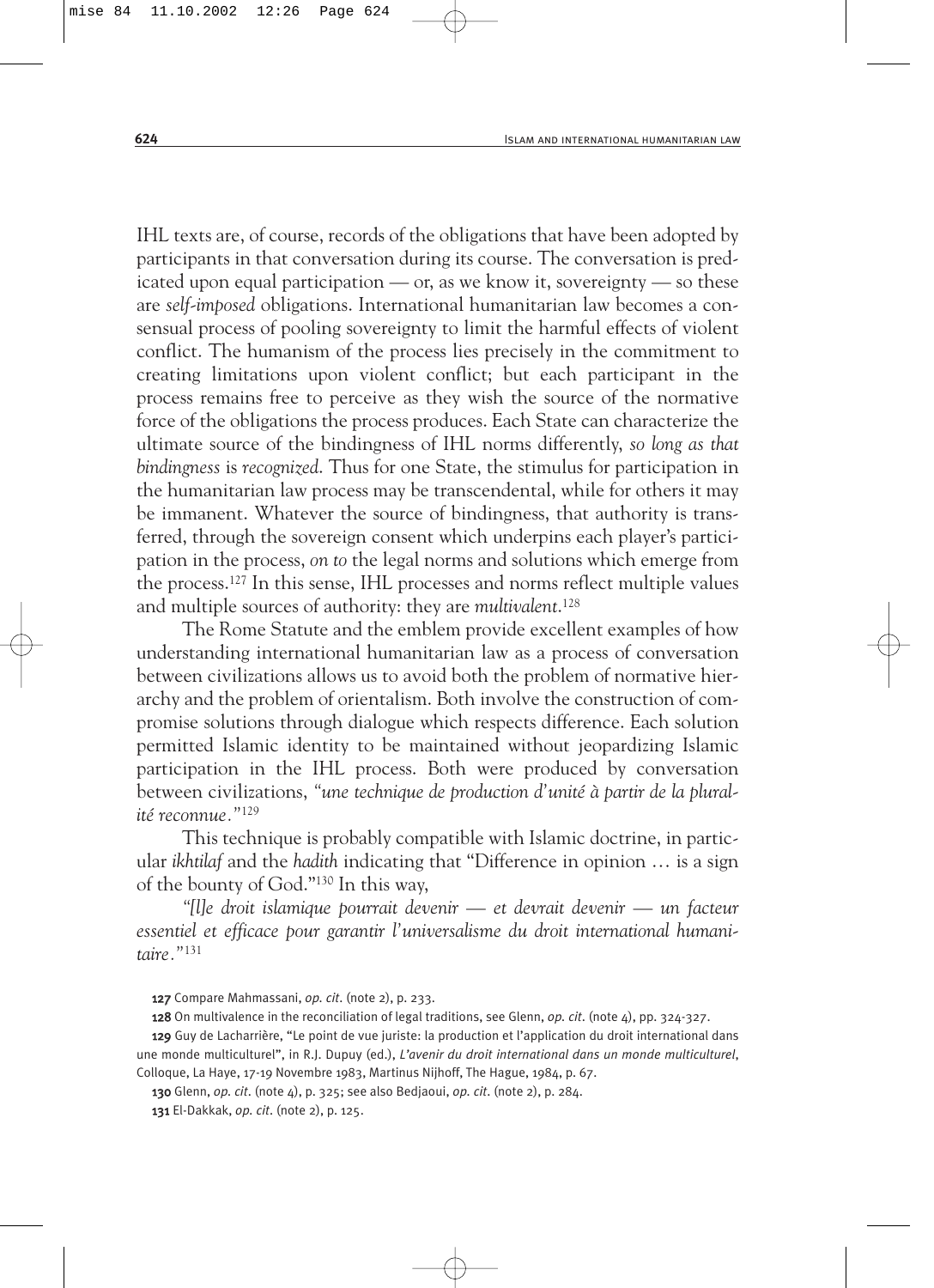Because of its multivalence, this universalism need not be homogenizing or dominating. International humanitarian law should be able to accommodate difference. In fact, the very strength of this body of law is that it protects difference while simultaneously protecting our common humanity.132 It offers a non-violent system for the regulation of differences,133 a means of turning the 'clash' of civilizations into a conversation between them.

132 Compare S. Sucharitkul, "L'Humanité en tant qu'élément contribuant au développement progressif du droit international contemporain", in Dupuy (ed.), *op. cit*. (note 17), p. 415; R. J. Dupuy, "Conclusions du colloque", in Dupuy (ed.), *op. cit*. (note 128), p. 447, pp. 456-467.

133 See Glenn, *op. cit*. (note 4), p. 338.